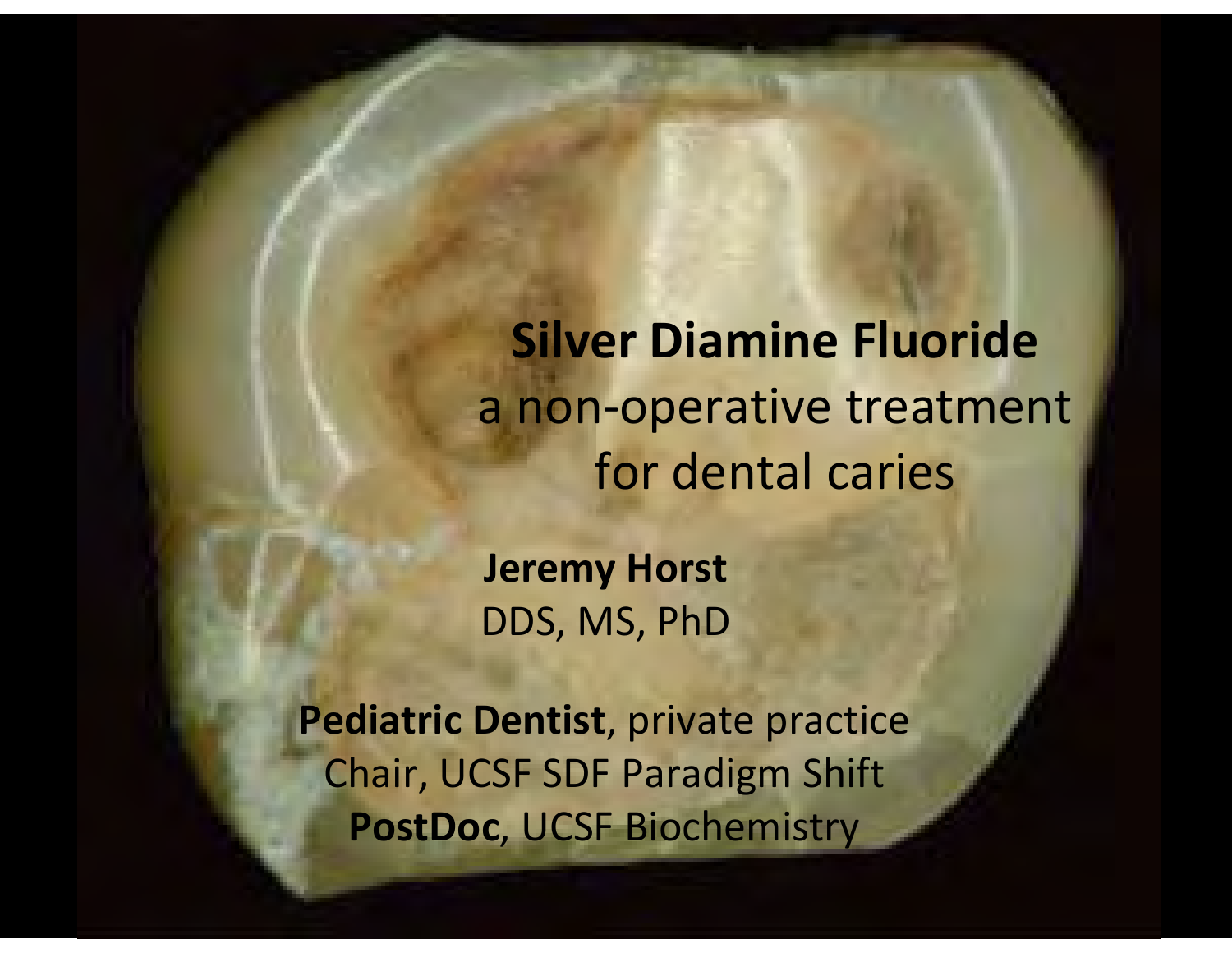

#### $\overline{\phantom{a}}$ have no financial interest in SDF.

### Actually, I have <sup>a</sup> financial disinterest in SDF.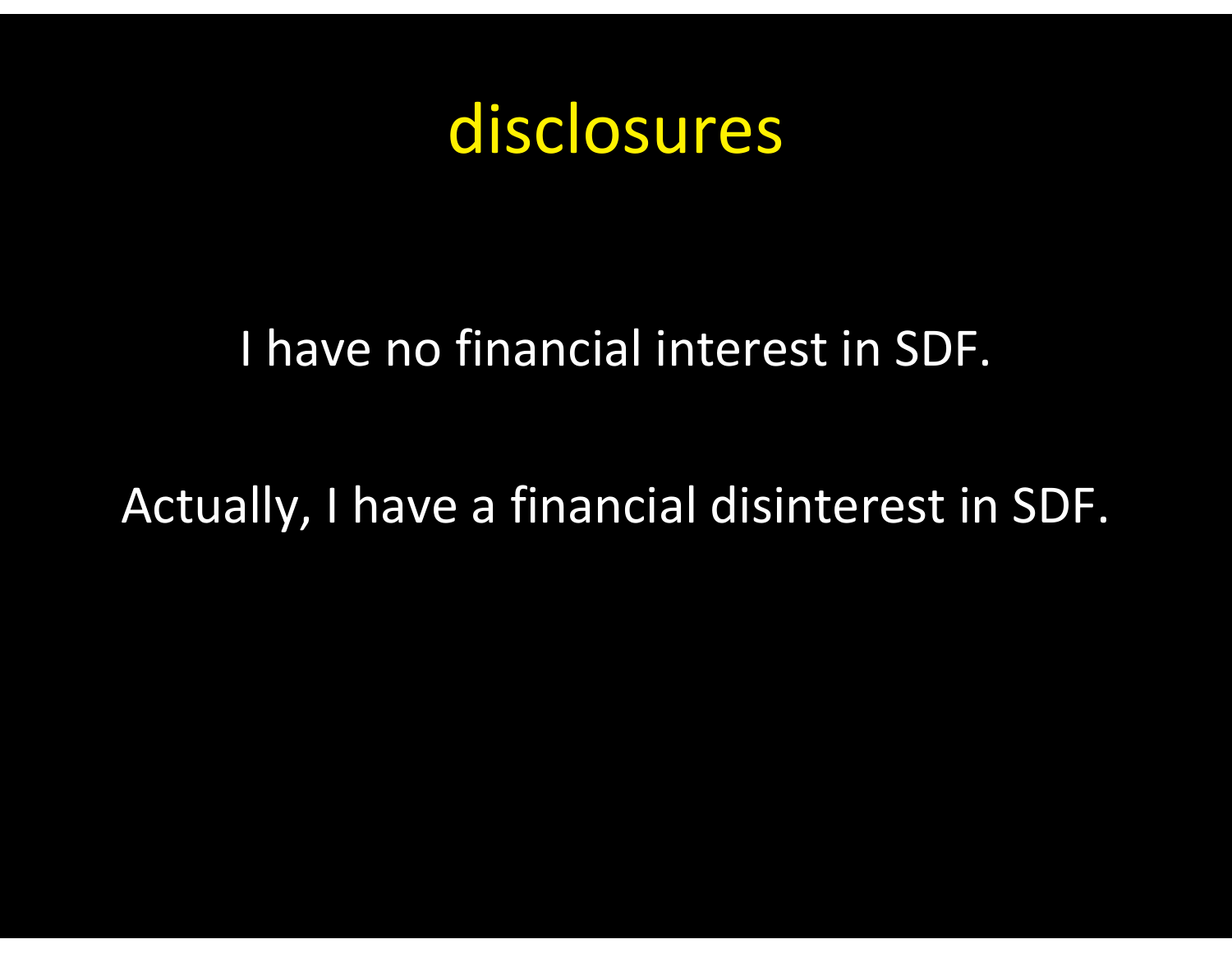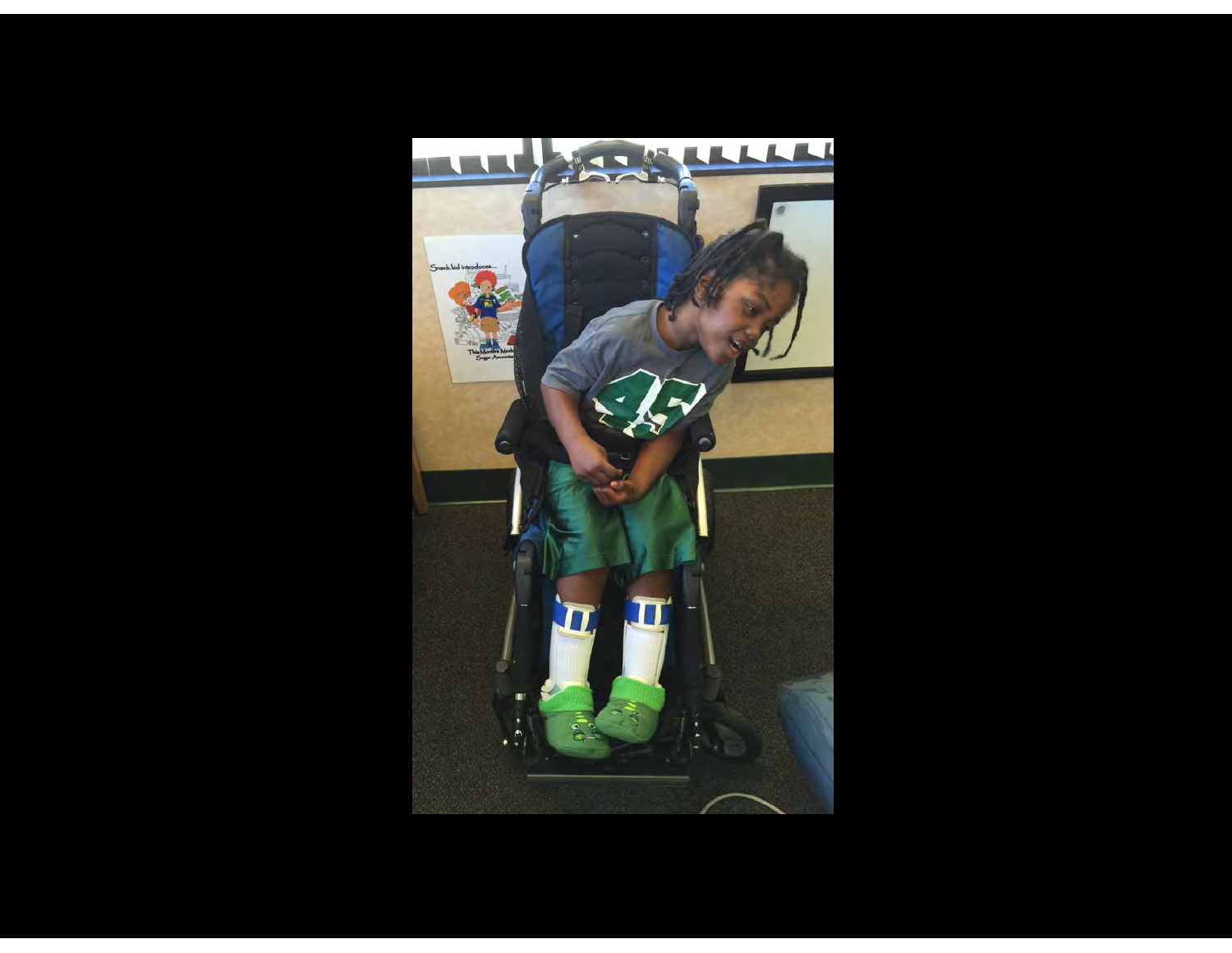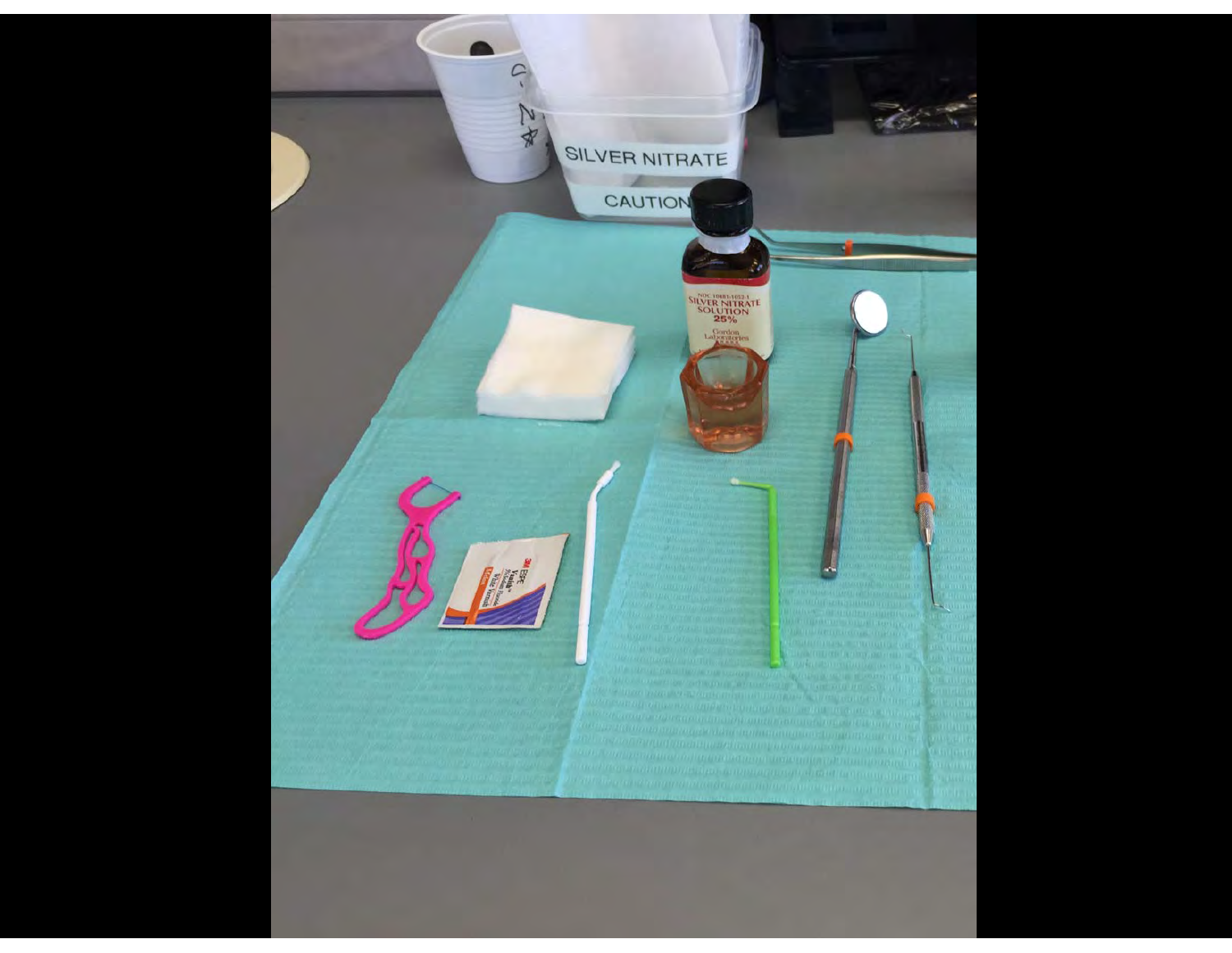

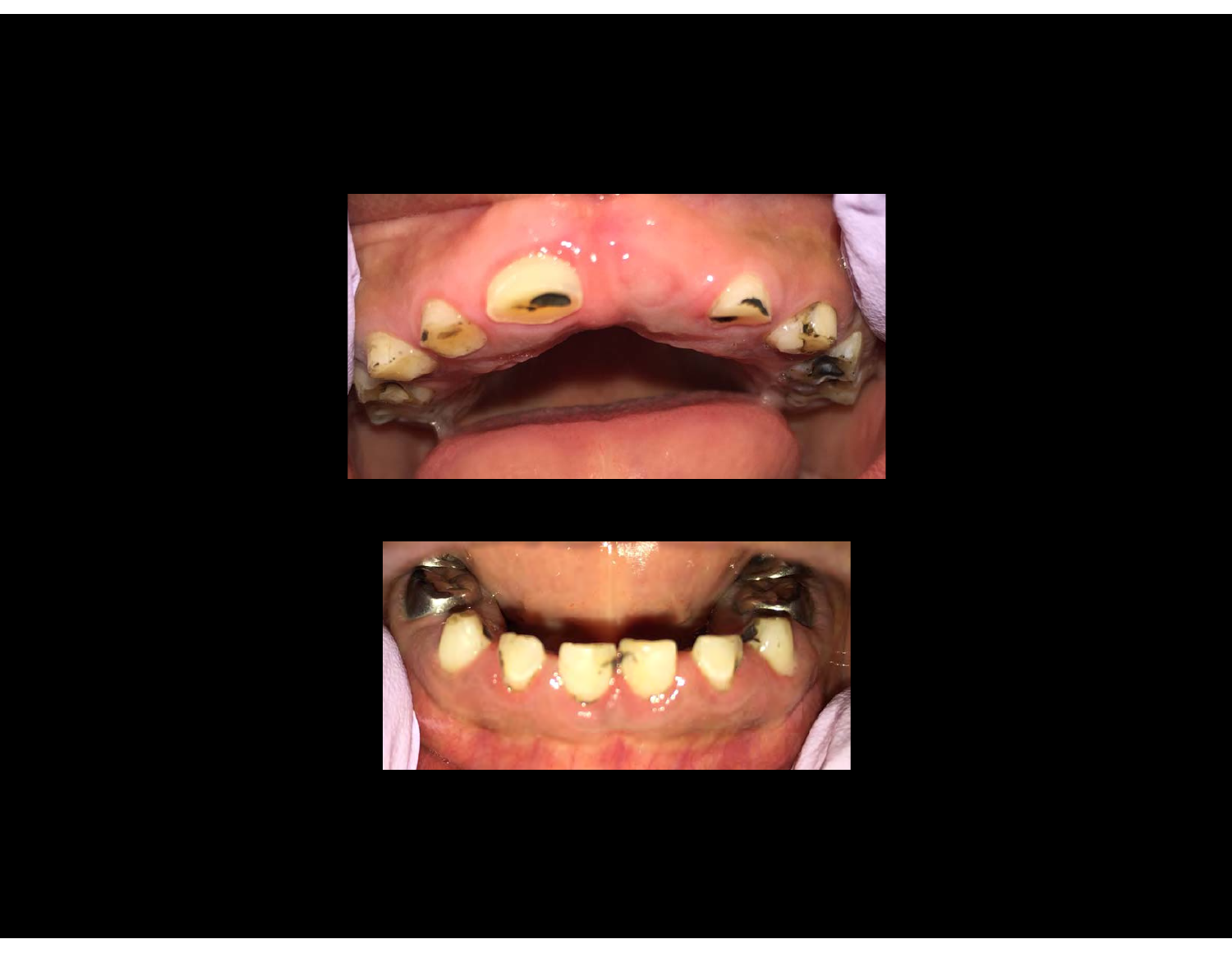

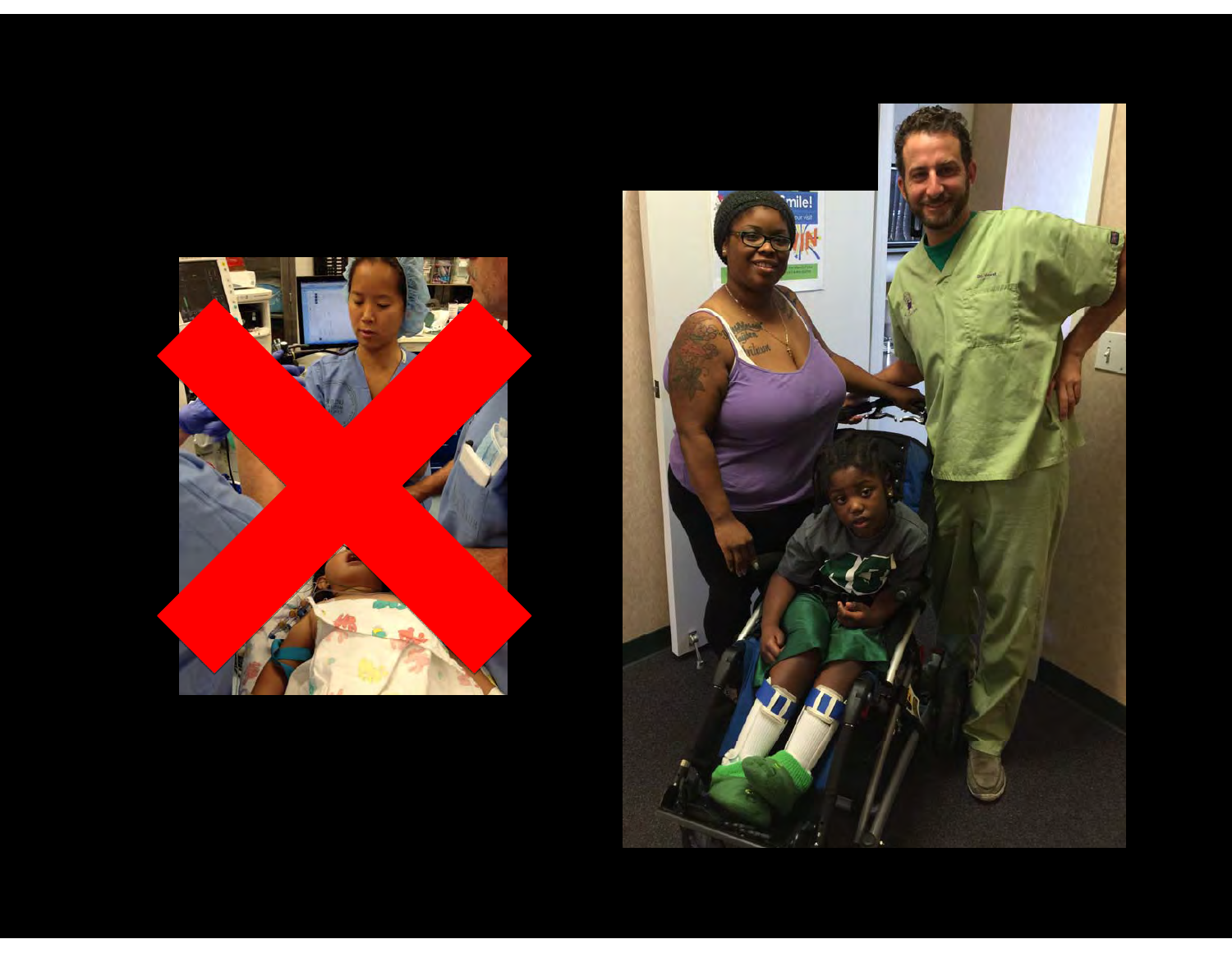## Silver Nitrate

- $\bullet$ Used in medicine for ages
- $\bullet$ **•** First dental use in 1840s
- $\bullet$ Used by founding DDS's
- $\bullet$ 61% arrest (1891)

 $\bullet$ 

 $\bullet$ Arrests initial lesions (1973)



- $\bullet$ Disappeared with local anesthetic
- $\bullet$ • Rediscovered by Duffin\*
- $\bullet$ 30,000 patients in Oregon
- $\bullet$ • Placeholder for SDF



Stebbins, 1891 Hyde, 1973 Toolson & Smith, 1978 Duffin, 2012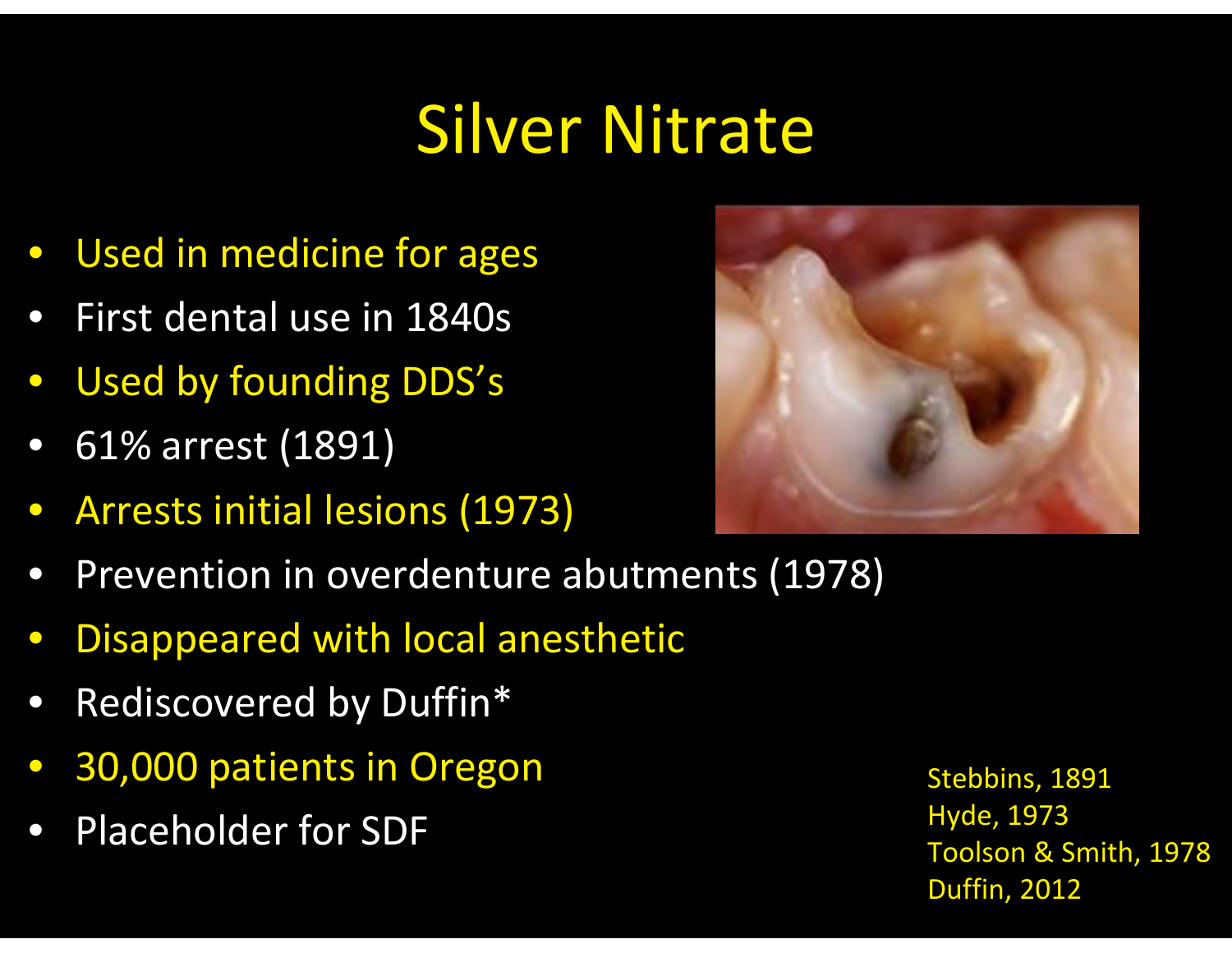### Silver diamine fluoride  $\overline{Ag^+}$   $(MH_3^+)_2$  $-$  F

### **= treatment.**

• AgF used in Japan for ~millennium. •NH<sub>3</sub> added 80 years ago. •Prevents decay in other teeth. •Compatible with ART. •Arrest <sup>=</sup> stained lesion. •Potassium iodide decreases staining. •Products available in Japan, Brazil, Argentina… •… and US. Cleared by FDA !!!



*J Dent Res* 81:767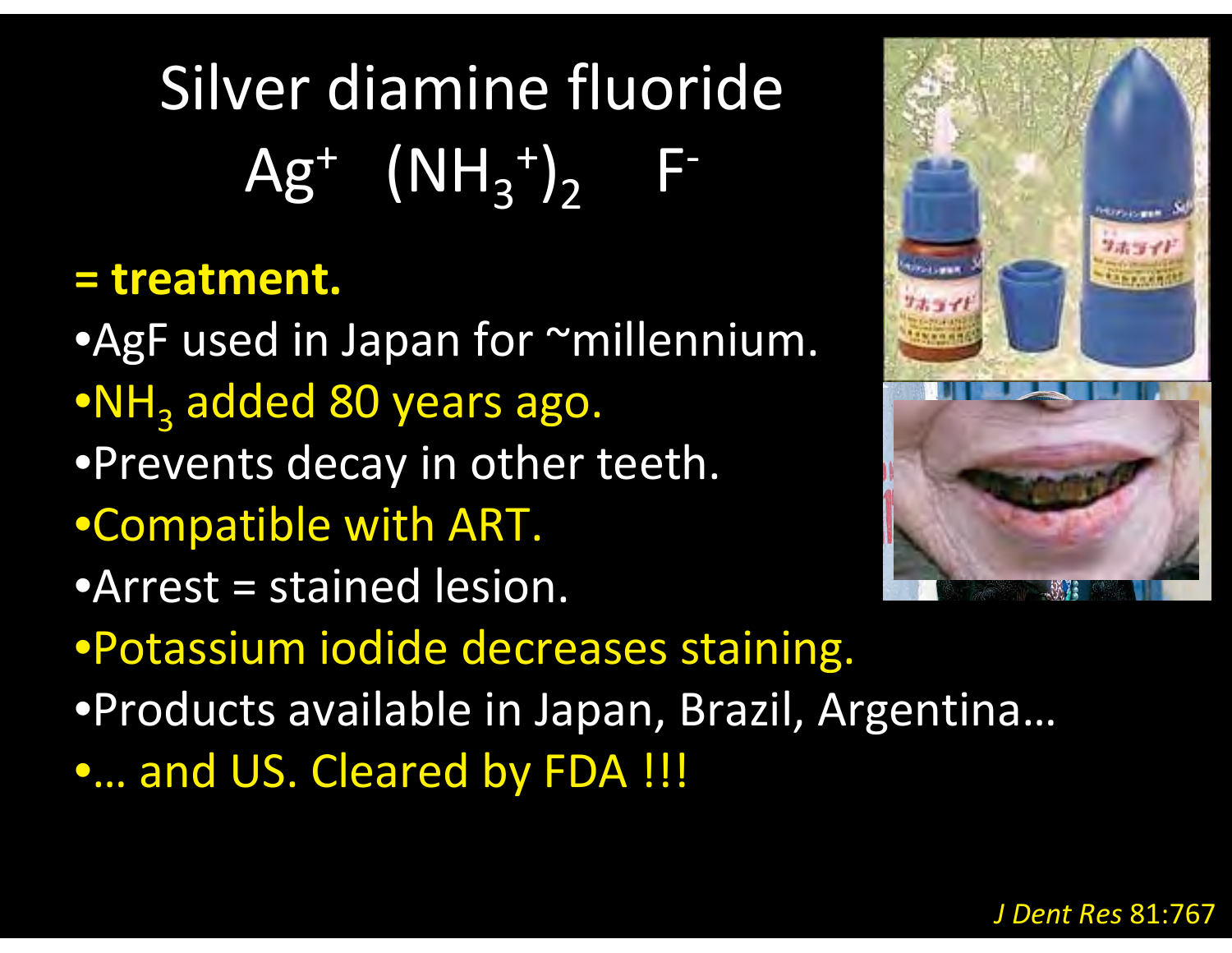### SDF clearance same as F varnish

|                                        | <b>U.S. Food and Drug Administration</b><br>Protecting and Promoting Your Health |                                                                                                                                                                   |                                |                  | <b>SEARCH</b>           |
|----------------------------------------|----------------------------------------------------------------------------------|-------------------------------------------------------------------------------------------------------------------------------------------------------------------|--------------------------------|------------------|-------------------------|
|                                        |                                                                                  | <b>Most Popular Searches</b>                                                                                                                                      |                                |                  |                         |
| <b>Medical Devices</b><br><b>Drugs</b> | <b>Radiation-Emitting Products</b>                                               | <b>Vaccines, Blood &amp; Biologics</b>                                                                                                                            | <b>Animal &amp; Veterinary</b> | <b>Cosmetics</b> | <b>Tobacco Products</b> |
| <b>Product Classification</b>          |                                                                                  |                                                                                                                                                                   |                                |                  |                         |
| FDA Home @ Medical Devices @ Databases |                                                                                  |                                                                                                                                                                   |                                |                  |                         |
| <b>New Search</b>                      |                                                                                  |                                                                                                                                                                   | <b>Back To Search Results</b>  |                  |                         |
| <b>Device</b>                          |                                                                                  | Diammine Silver Fluoride Dental Hypersensitivity Varnish                                                                                                          |                                |                  |                         |
| <b>Regulation Description</b>          | Cavity varnish.                                                                  |                                                                                                                                                                   |                                |                  |                         |
| <b>Definition</b>                      |                                                                                  | Applied to tooth enamel to block dentinal tubules for the purpose of reducing tooth sensitivity.                                                                  |                                |                  |                         |
| <b>Physical State</b>                  | liquid, gel                                                                      |                                                                                                                                                                   |                                |                  |                         |
| <b>Technical Method</b>                |                                                                                  | precipitates upon application resulting in a physical blockage of dentinal tubules                                                                                |                                |                  |                         |
| <b>Target Area</b>                     | tooth enamel                                                                     |                                                                                                                                                                   |                                |                  |                         |
| <b>Regulation Medical Specialty</b>    | <b>Dental</b>                                                                    |                                                                                                                                                                   |                                |                  |                         |
| <b>Review Panel</b>                    | Dental                                                                           |                                                                                                                                                                   |                                |                  |                         |
| <b>Product Code</b>                    | <b>PHR</b>                                                                       |                                                                                                                                                                   |                                |                  |                         |
| <b>Premarket Review</b>                |                                                                                  | Office of Device Evaluation (ODE)<br>Division of Anesthesiology, General Hospital, Infection Control, and Dental Devices (DAGRID)<br>Dental Devices Branch (DEDB) |                                |                  |                         |
| <b>Submission Type</b>                 | 510(k)                                                                           |                                                                                                                                                                   |                                |                  |                         |
| <b>Regulation Number</b>               | 872.3260                                                                         |                                                                                                                                                                   |                                |                  |                         |
| <b>Device Class</b>                    | $\overline{2}$                                                                   |                                                                                                                                                                   |                                |                  |                         |
|                                        | Total Product Life Cycle (TPLC) TPLC Product Code Report                         |                                                                                                                                                                   |                                |                  |                         |
| <b>GMP Exempt?</b>                     | <b>No</b>                                                                        |                                                                                                                                                                   |                                |                  |                         |
| <b>Third Party Review</b>              | Not Third Party Eligible                                                         |                                                                                                                                                                   |                                |                  |                         |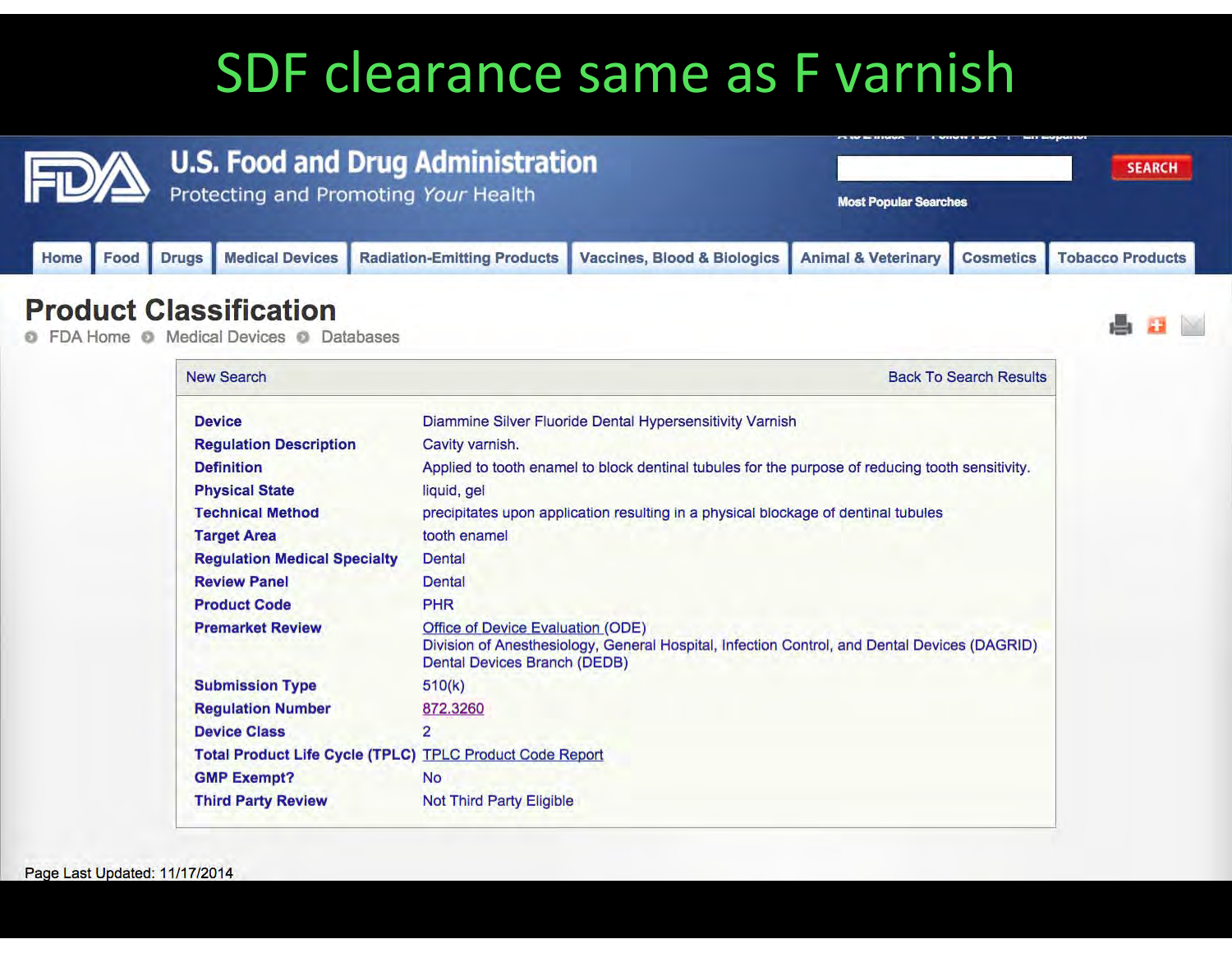# SDF is now available in the U.S.



FDA clearance = hypersensitivity.

**Off label use <sup>=</sup> caries treatment**.  $\bullet$ **Today** 

- $\bullet$ ~\$100 per 5mL bottle
- $\bullet$ 200 drops: 50¢/drop
- $\bullet$  CDT code for caries arrest approved for 2016
- $\bullet$  **Advantage Arrest**, by Elevate Oral Care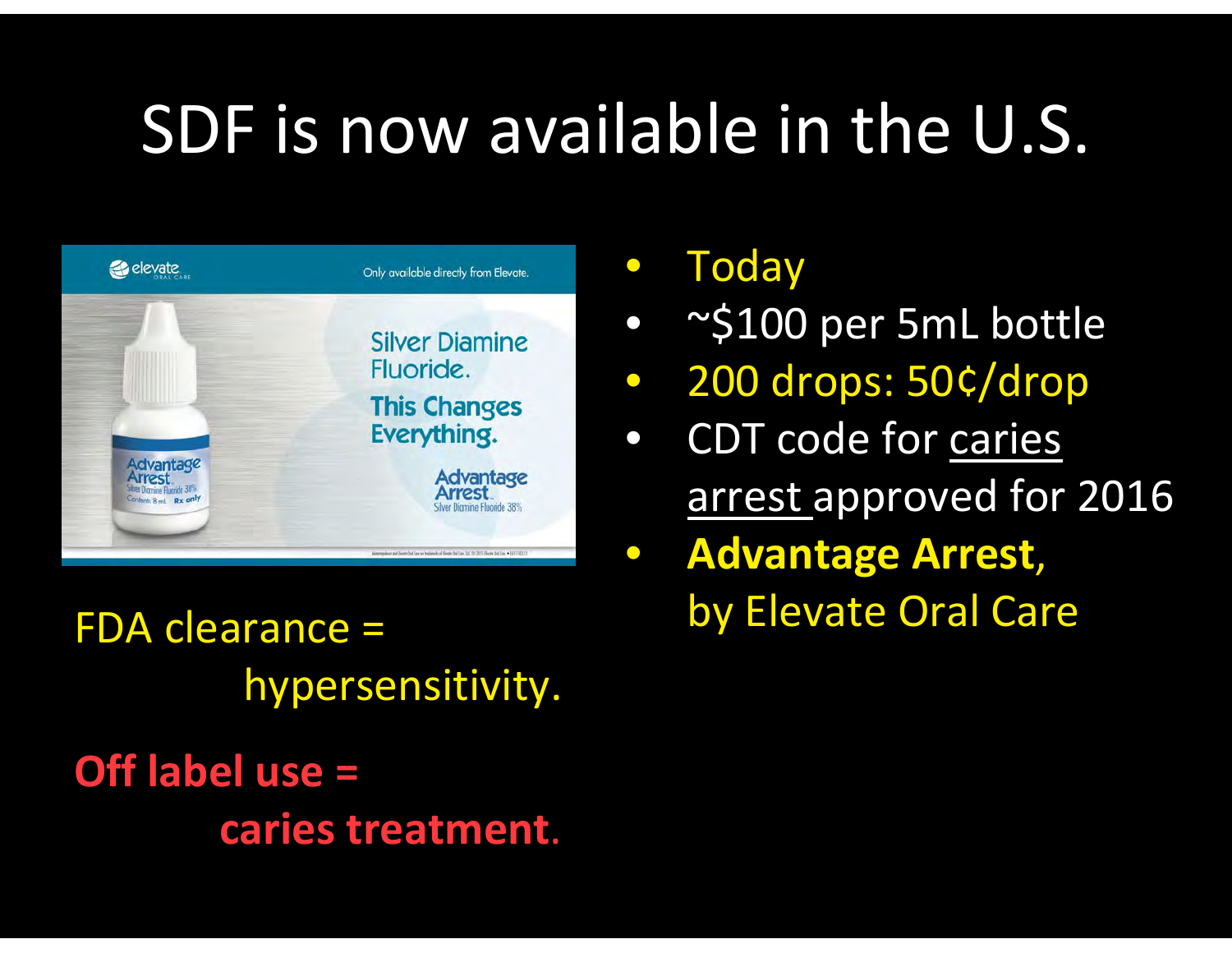# **silver ion <sup>=</sup> wrecking ball**

#### Antimicrobial:

- ‐ denatures *all* proteins.
- ‐ breaks cell walls & membranes.
- ‐ inhibits DNA replication.

### Strengthens dentin:

‐- protective layer formed by reaction with dentin proteins is acid resistant (Hill & Arnold, 1937).

penetrates ~50μm.

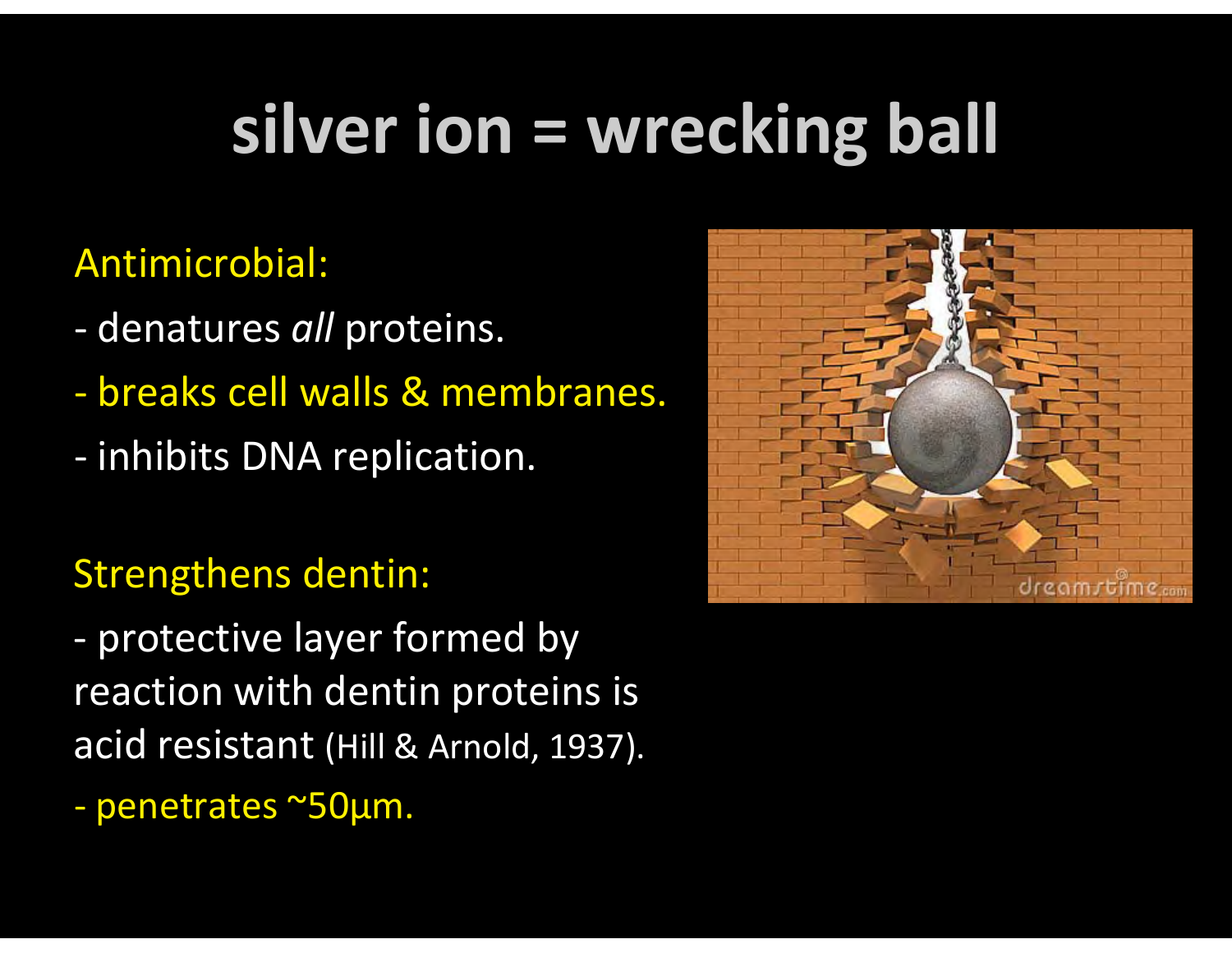## **SDF resists demineralization**



#### silver diamine fluoride and control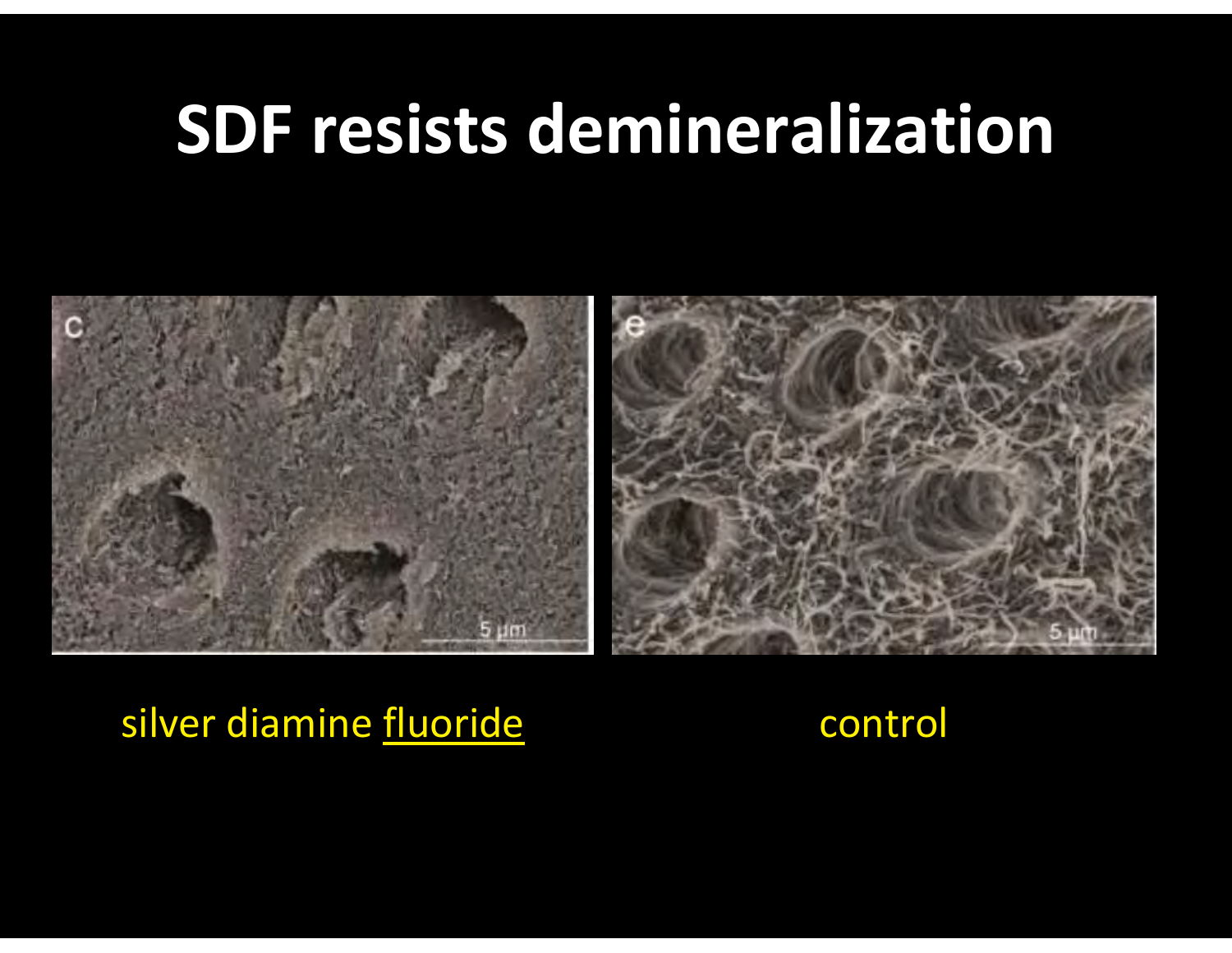# **SDF application application**



0. (cotton isolation) 1. dry tooth gently 2. apply with micro‐sponge 3. remove excess to prevent taste & excess ingestion

Considerations: ‐vasoline ‐cooperation

Contraindications: ‐Silver allergy ‐Ulcerative gingivitis ‐Stomatitis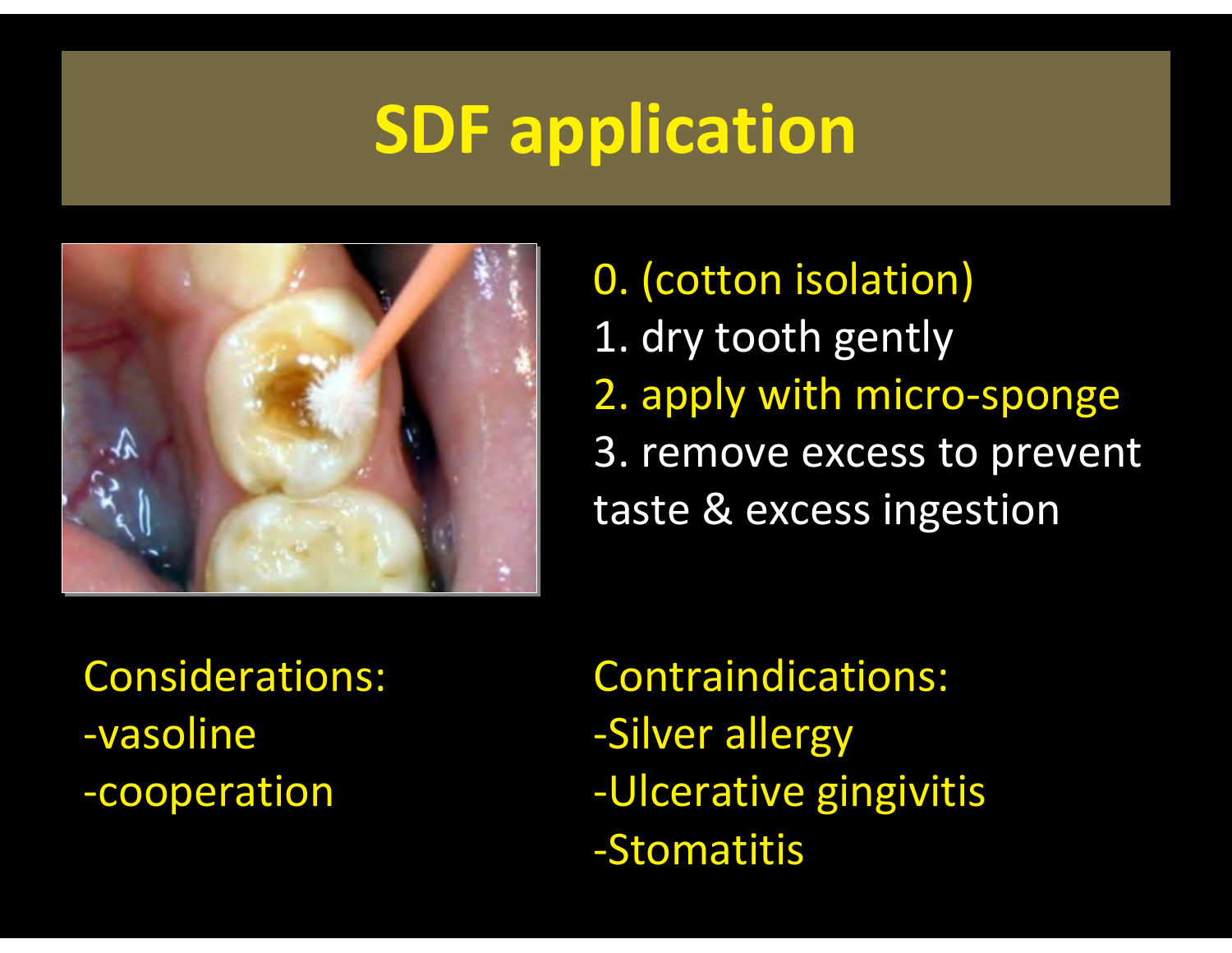## typical SDF stains







#### time 0 1

1 day 1 week

*J Dent Res* 88:116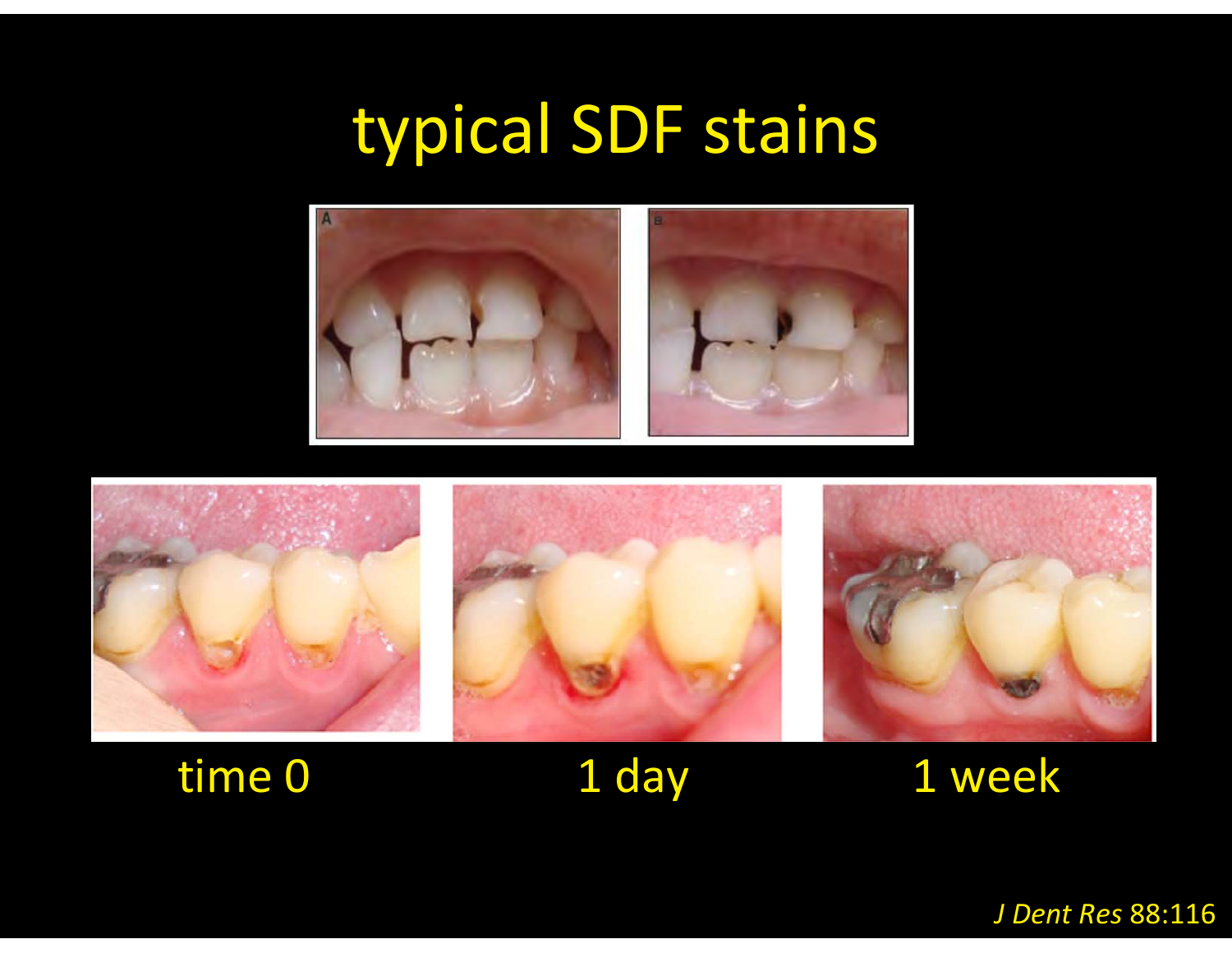

 $a/ml$ 

Calibrated

**Dropper** Enclosed

## Color stain? Potassium iodide

- –reduces Ag to *white* oxidation state.
- *in vitro* studies show no impact on antimicrobial.
- it does decrease stain.
- $\mathcal{L}_{\mathcal{A}}$  , where  $\mathcal{L}_{\mathcal{A}}$  is the set of the set of the set of the set of the set of the set of the set of the set of the set of the set of the set of the set of the set of the set of the set of the set of the avoid in pregnant/lactating women.

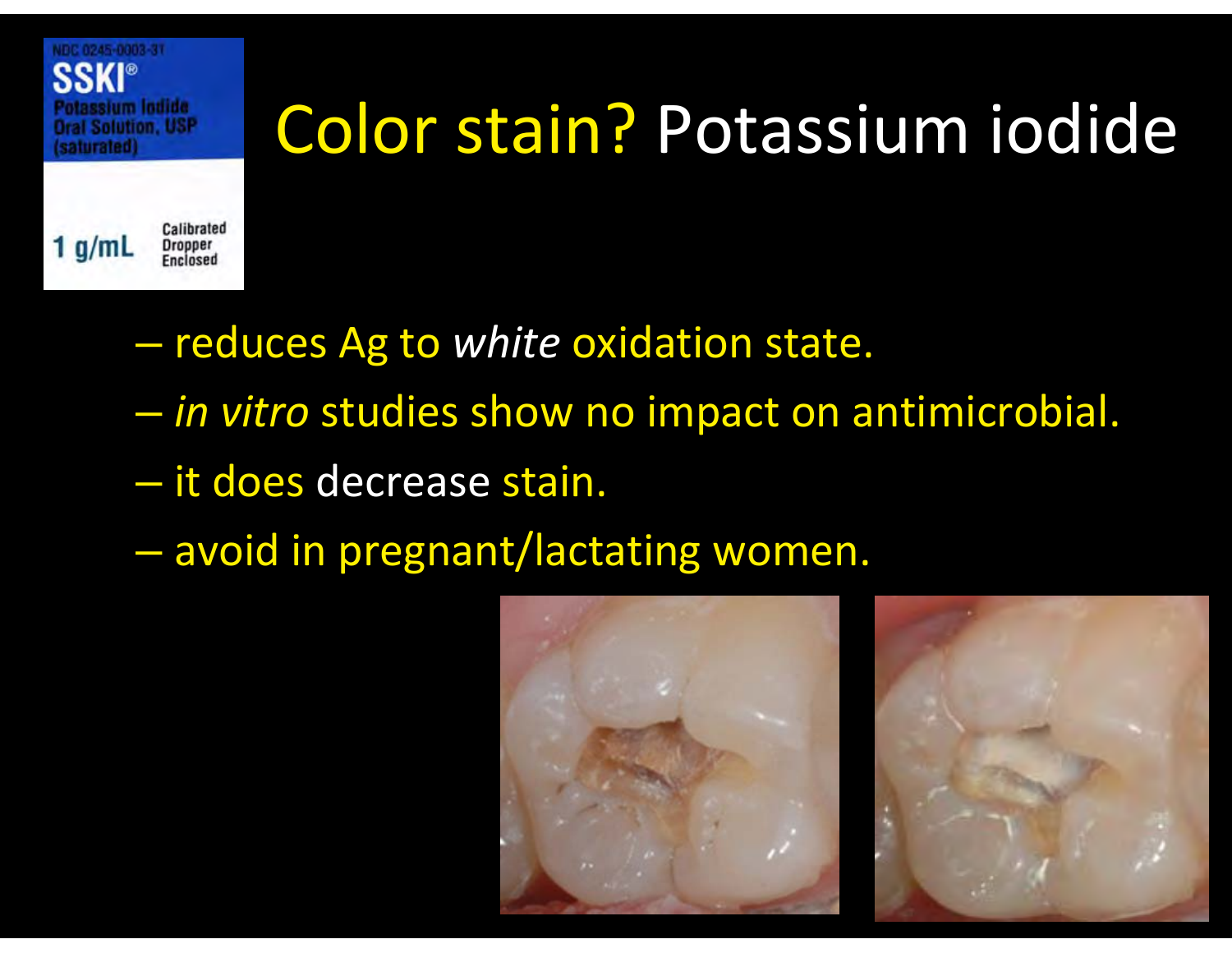the clinical evidence for caries arrest by SDF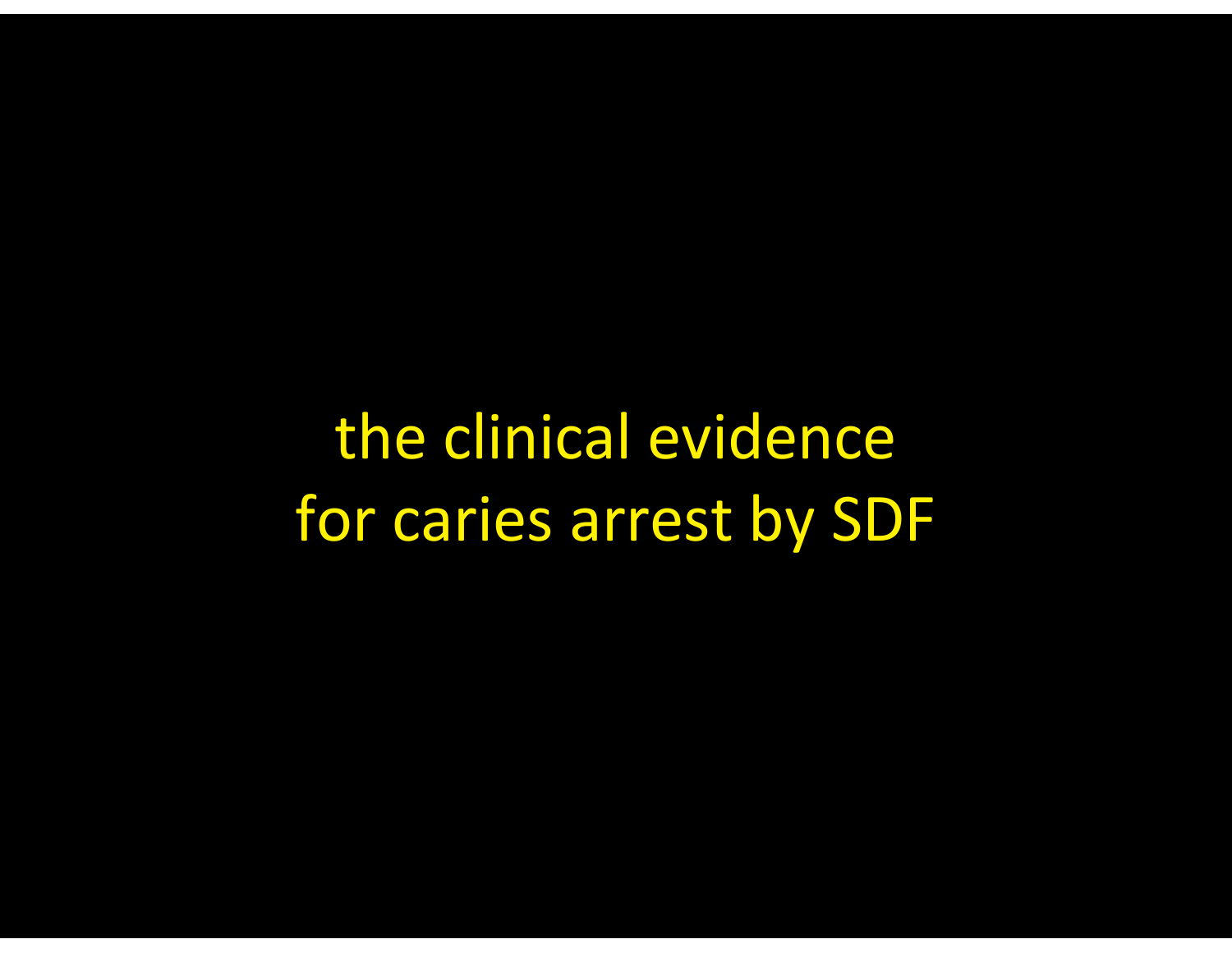

### SDF caries **arrest** in **children** with **repeat** application

Zhi et al., 2012 Llodra et al., 2005 Chu et al., 2002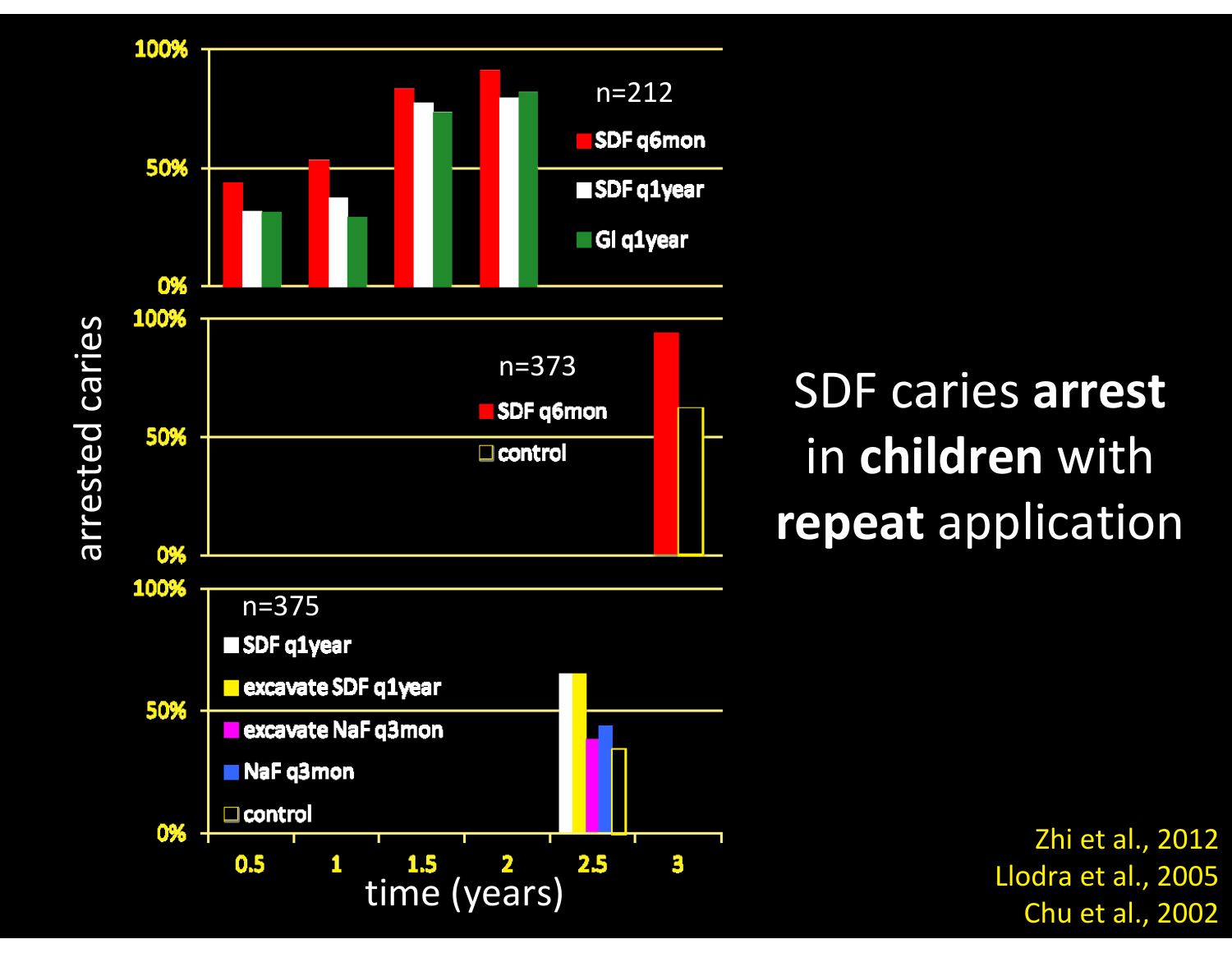### SDF caries **arrest** in **children** with **single** application



Yee et al., 2009 dosSantos et al., 2012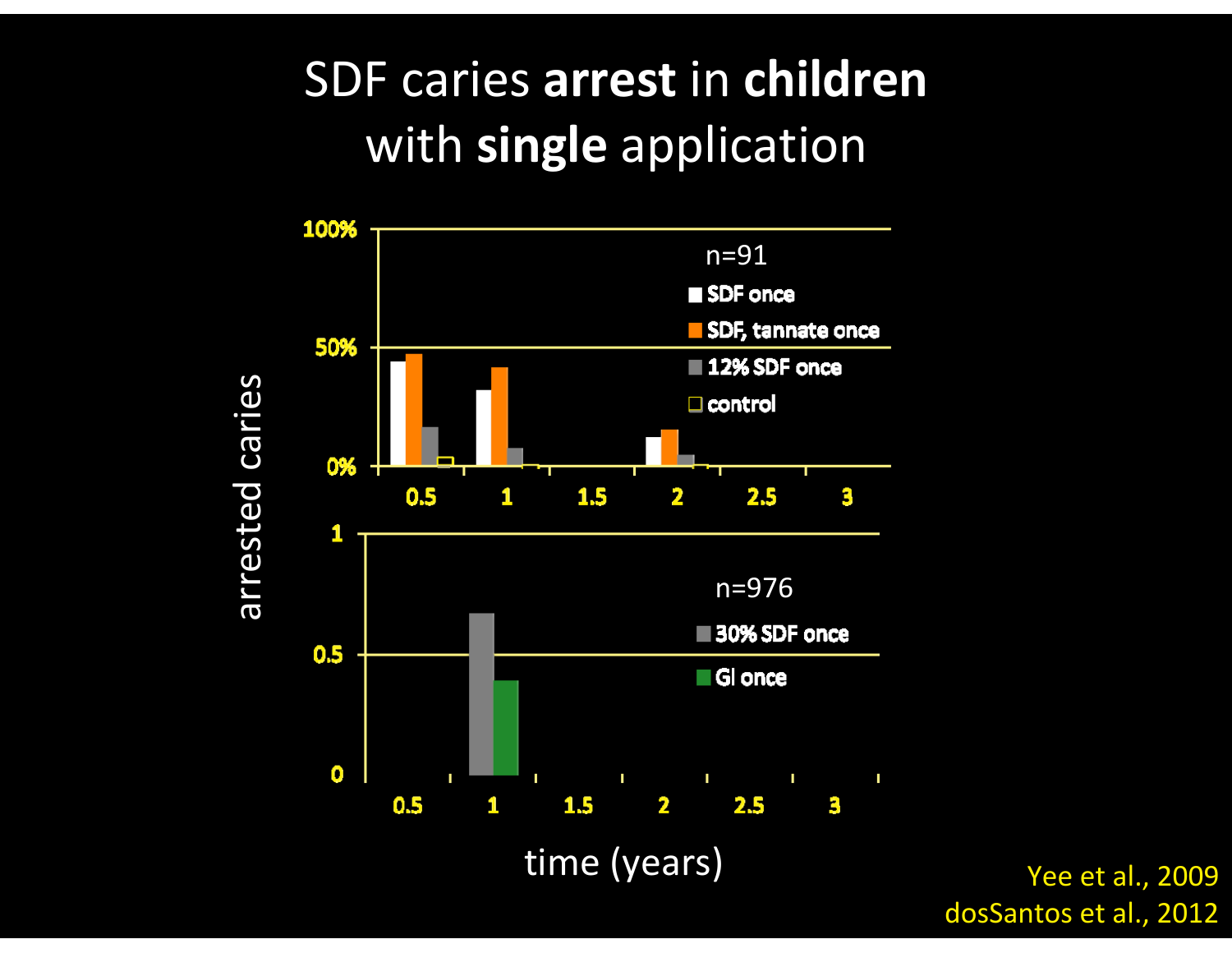### SDF caries **arrest** in **older adults** with **repeat** application



Zhang et al., 2013 Lo et al., *tba*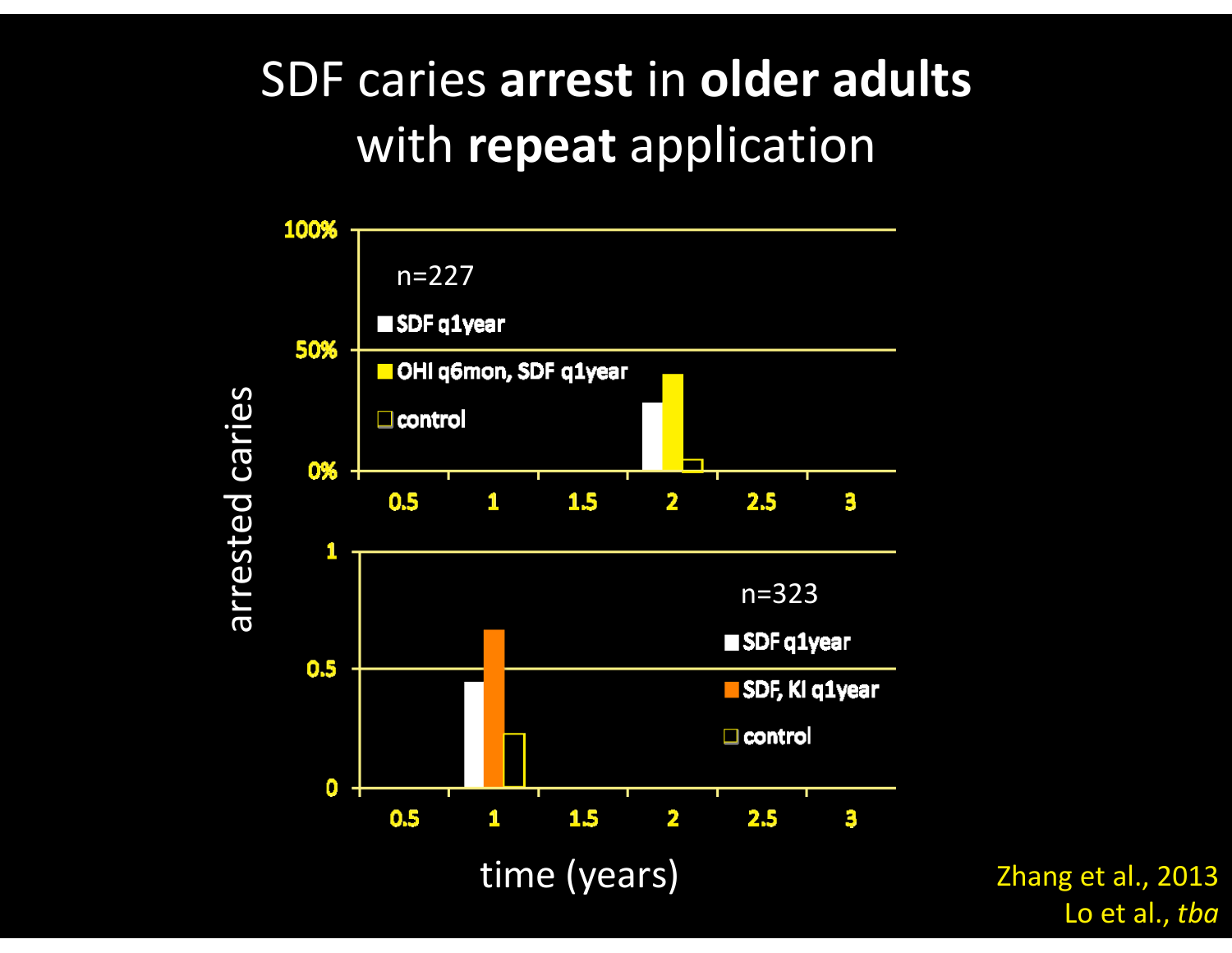### Radiation‐treated oral cancer Survivor Radiation‐treated oral cancer Survivor with SDF arrested dental caries, 3 year follow-up



courtesy of Peter Milgrom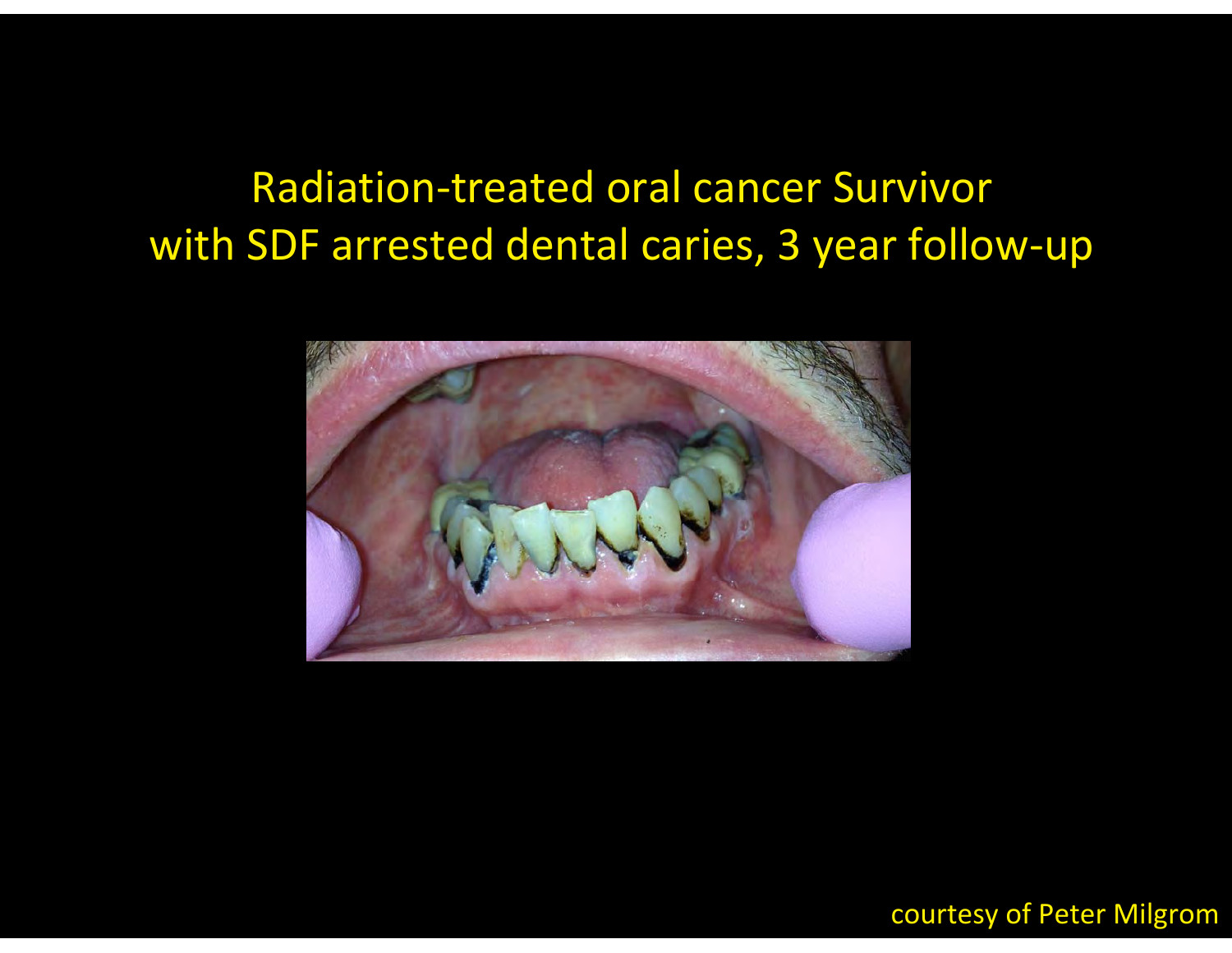the clinical evidence for caries prevention by SDF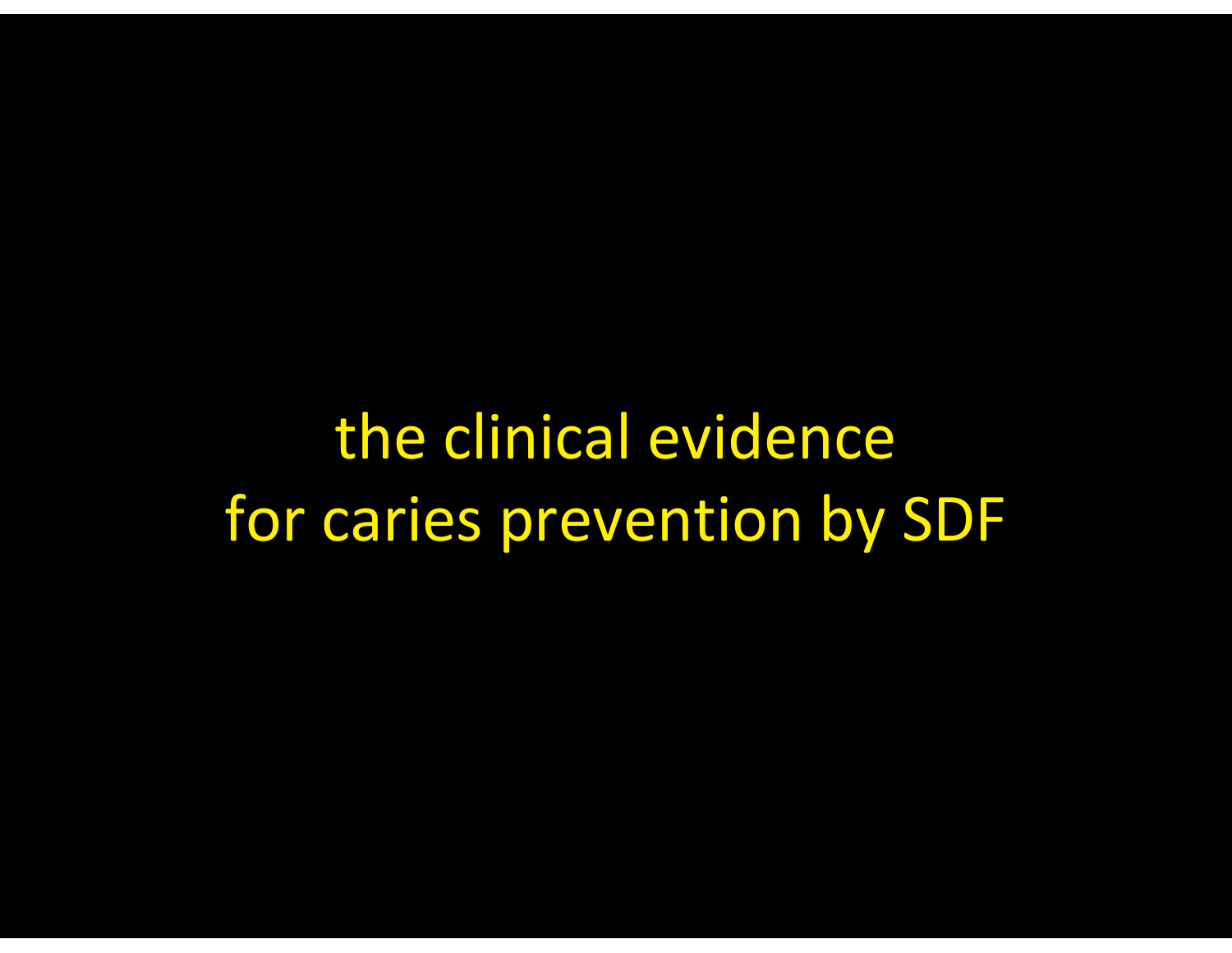

SDF caries **prevention** in **children** with **repeat** application

> Liu et al., 2012 Llodra et al., 2005 Chu et al., 2002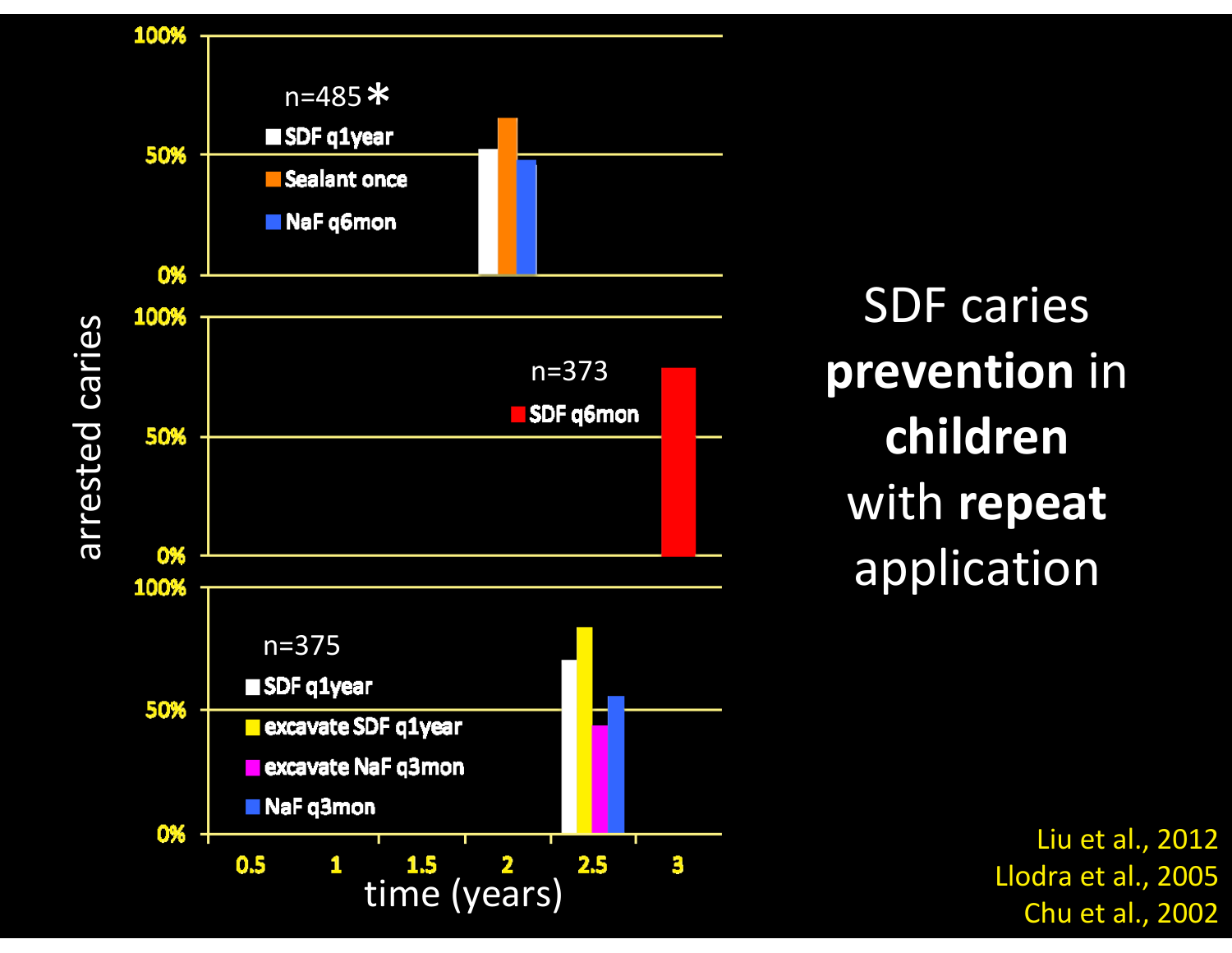

SDF caries **prevention** in **older adults** with **repeat** application

> Tan et al., 2010 Zhang et al., 2013 Lo et al., tba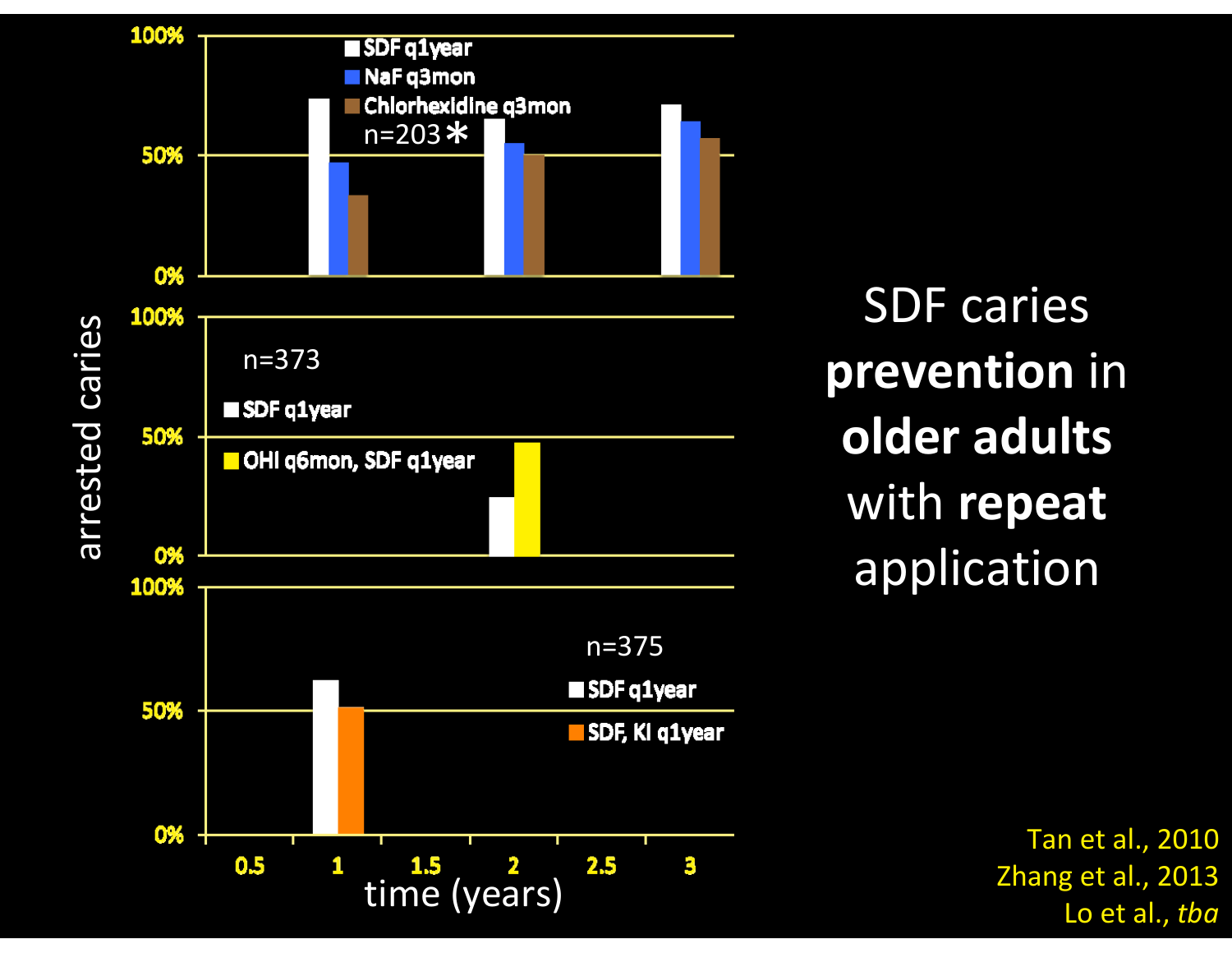## Safety of silver diamine fluoride

- $\bullet$ 10 kg child <sup>=</sup> 4 teeth per visit.
- $\bullet$ Does not harm gingiva, vaseline sometimes recommended.
- $\bullet$ Irritating to pulp in deep lesions (though pulp cap).
- $\bullet$ Protect eyes, pH 10.
- $\bullet$  No evidence of fluorosis if used properly. (Health Dept of Western Australia)
- 80 years of use in Japan, 12 clinical trials: If there were going to be problems they would have shown up.
- Will stain face, clothes, counters. Always wear gloves. Wash any exposed areas with water. Stain will go away in days.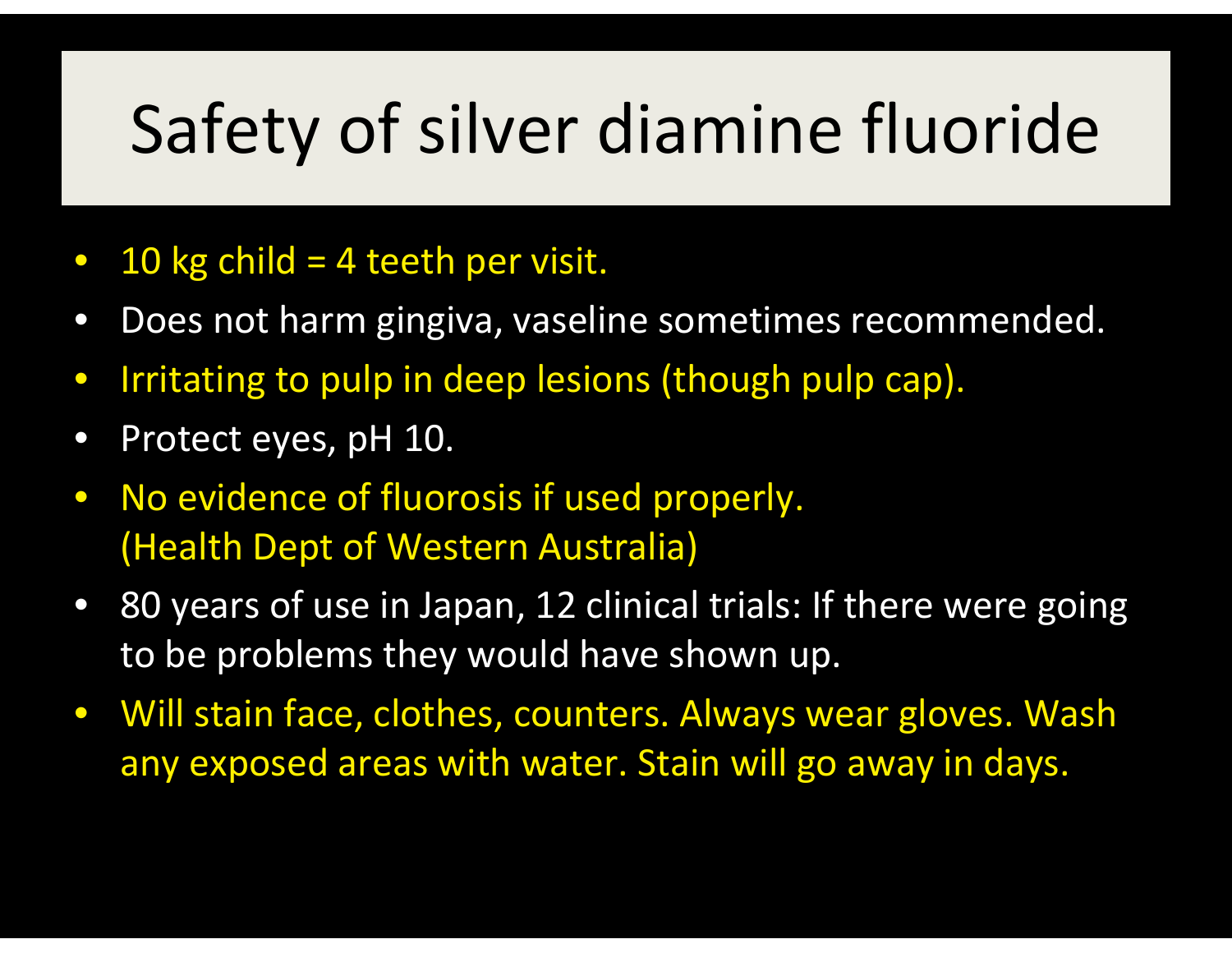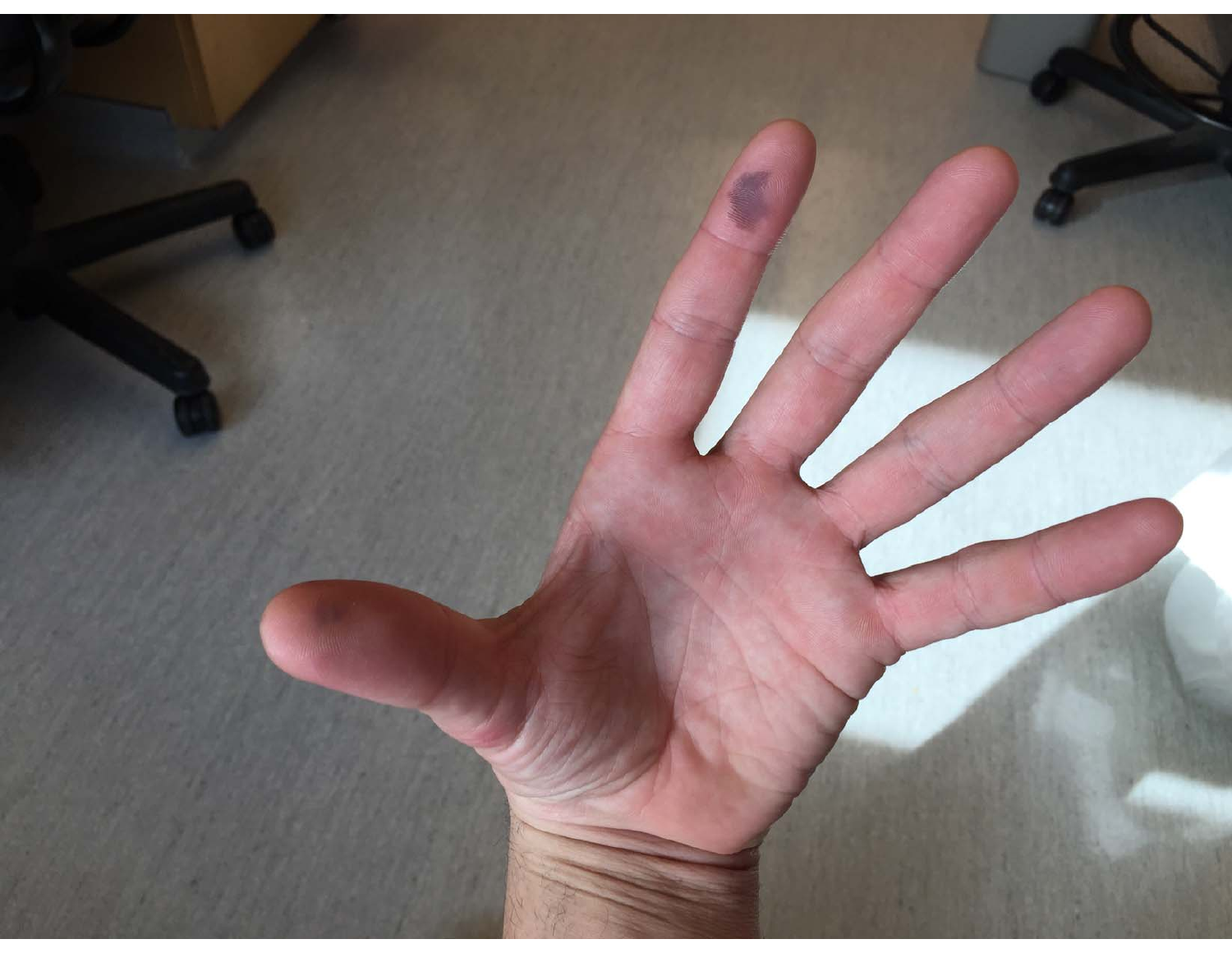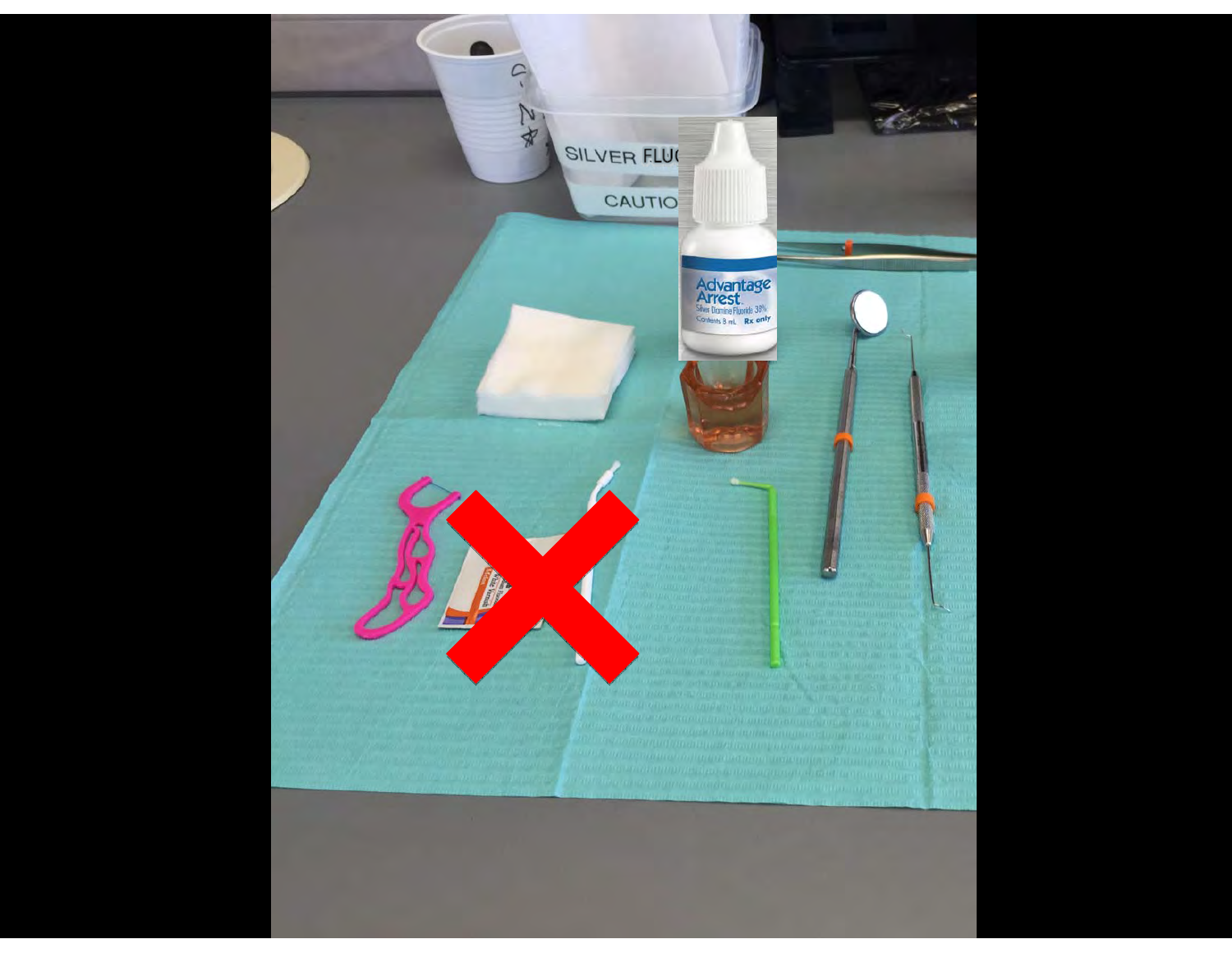## **UCSF SDF indications**

- 1. Difficult to treat carious lesions.
- 2. Carious lesions in patients with extreme caries risk (Xerostomia).
- 3. Patients with carious lesions that may not all be treated in one visit.
- 4. Treatment challenged by behavioral or medical management.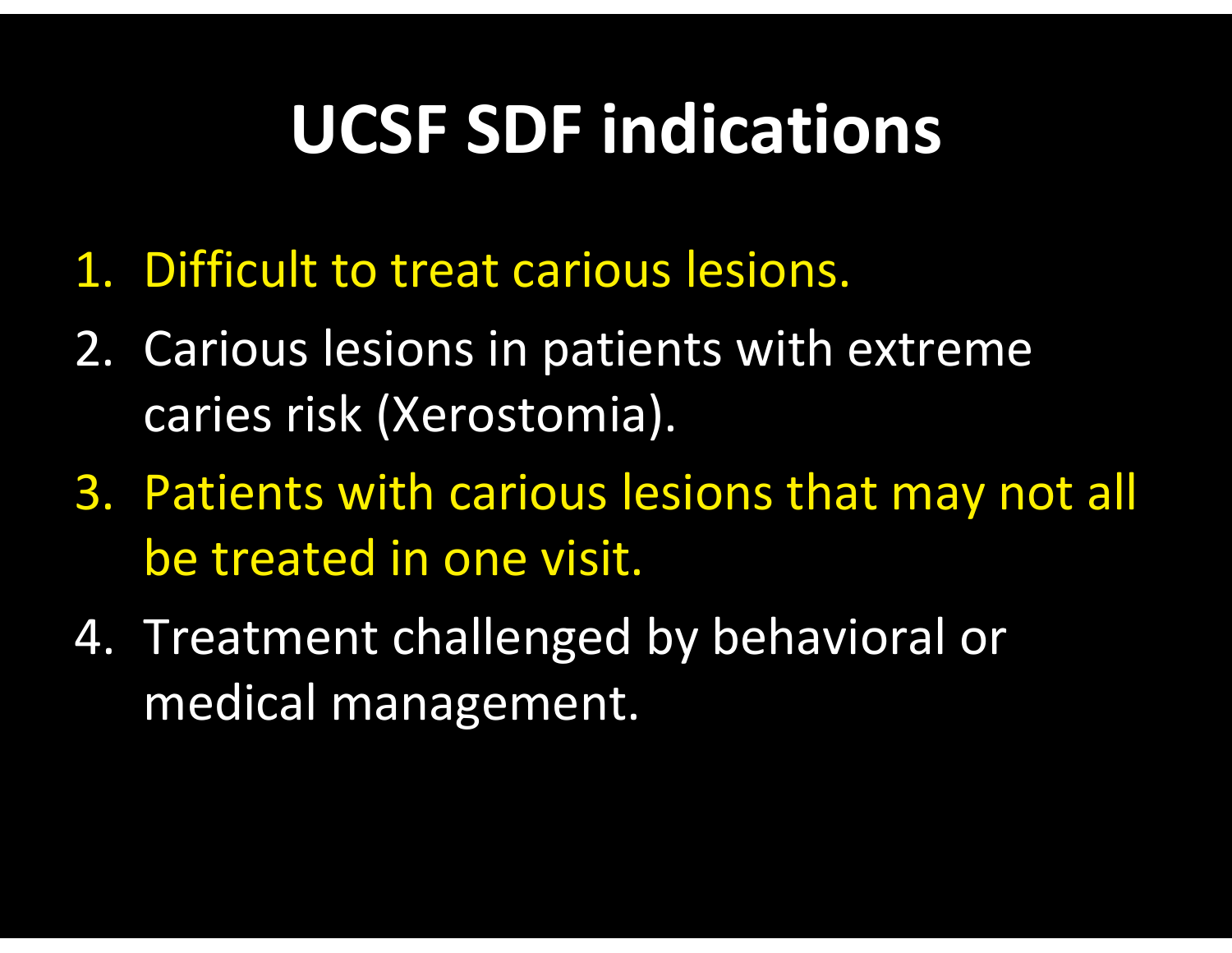### **where we are now**

- Technique taught in >50% of pedo programs.
- 30,000 application of SN, will switch to SDF.
- Cleared by FDA, same as fluoride varnish.
- Effort to gain approval as drug for caries.
- Compatible with glass ionomer bonding.
- May decrease adhesion of composites: prep.
- **??? Why do some lesions not arrest ???**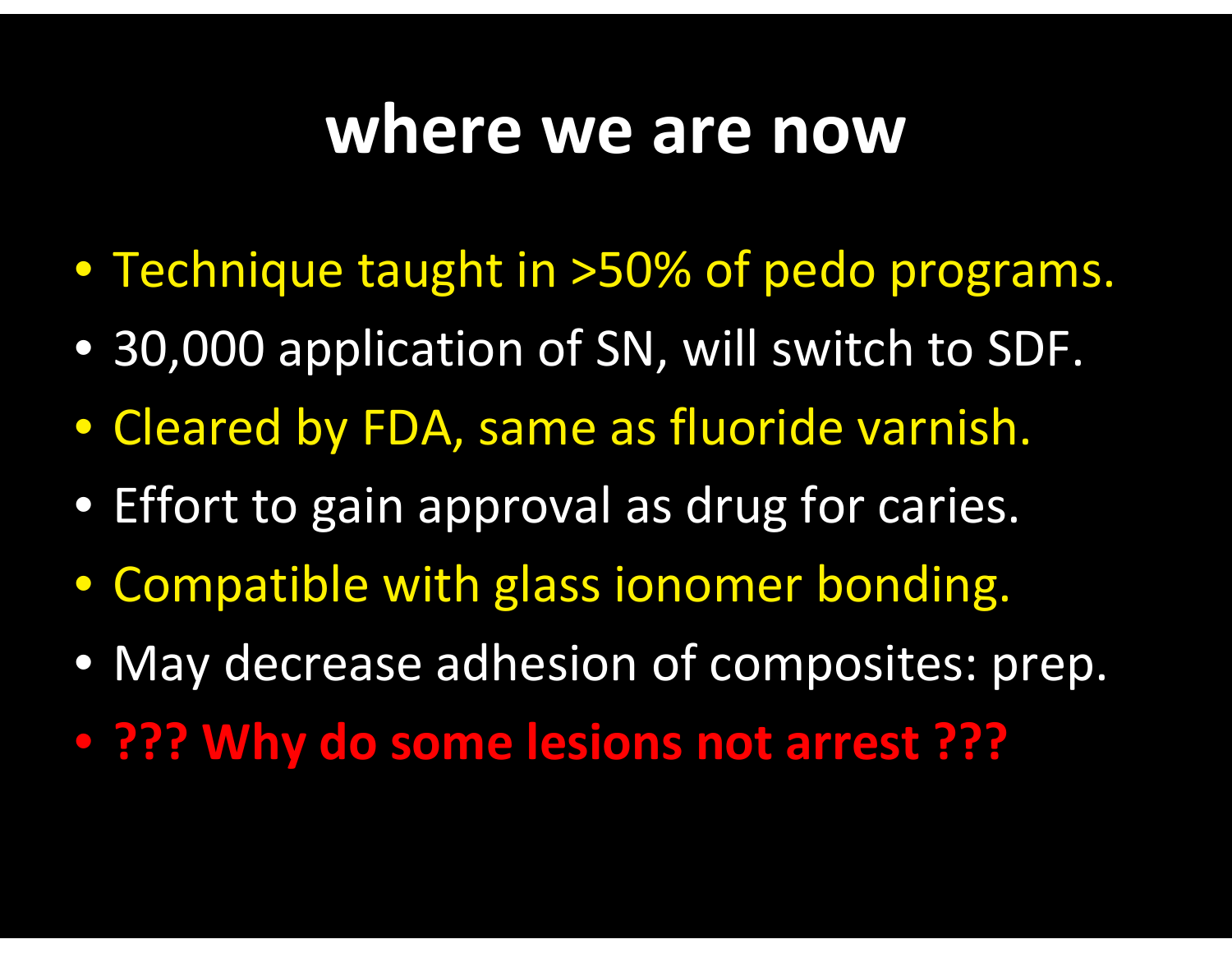#### **what I want fromyou**

Ask questions.

Give advice.

Drive demand.

Change expectations.



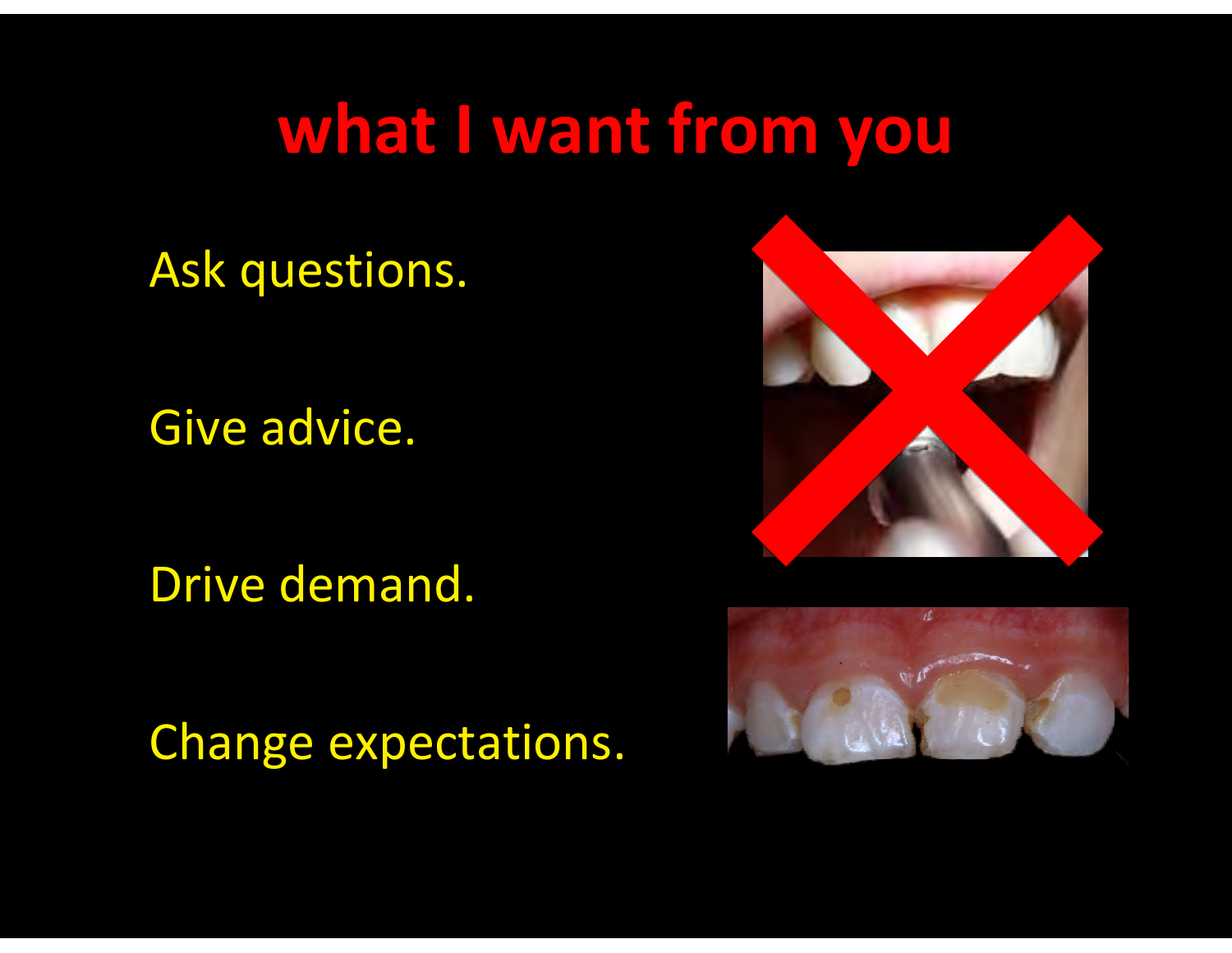### wrap up

- This is a public health issue.
- This is an ethical issue.
- $\bullet$ Dental workforce doesn't meet disease burden.
- SDF is the only material with potential.
- $\bullet$ **Advantage Arrest**, by Elevate Oral Care